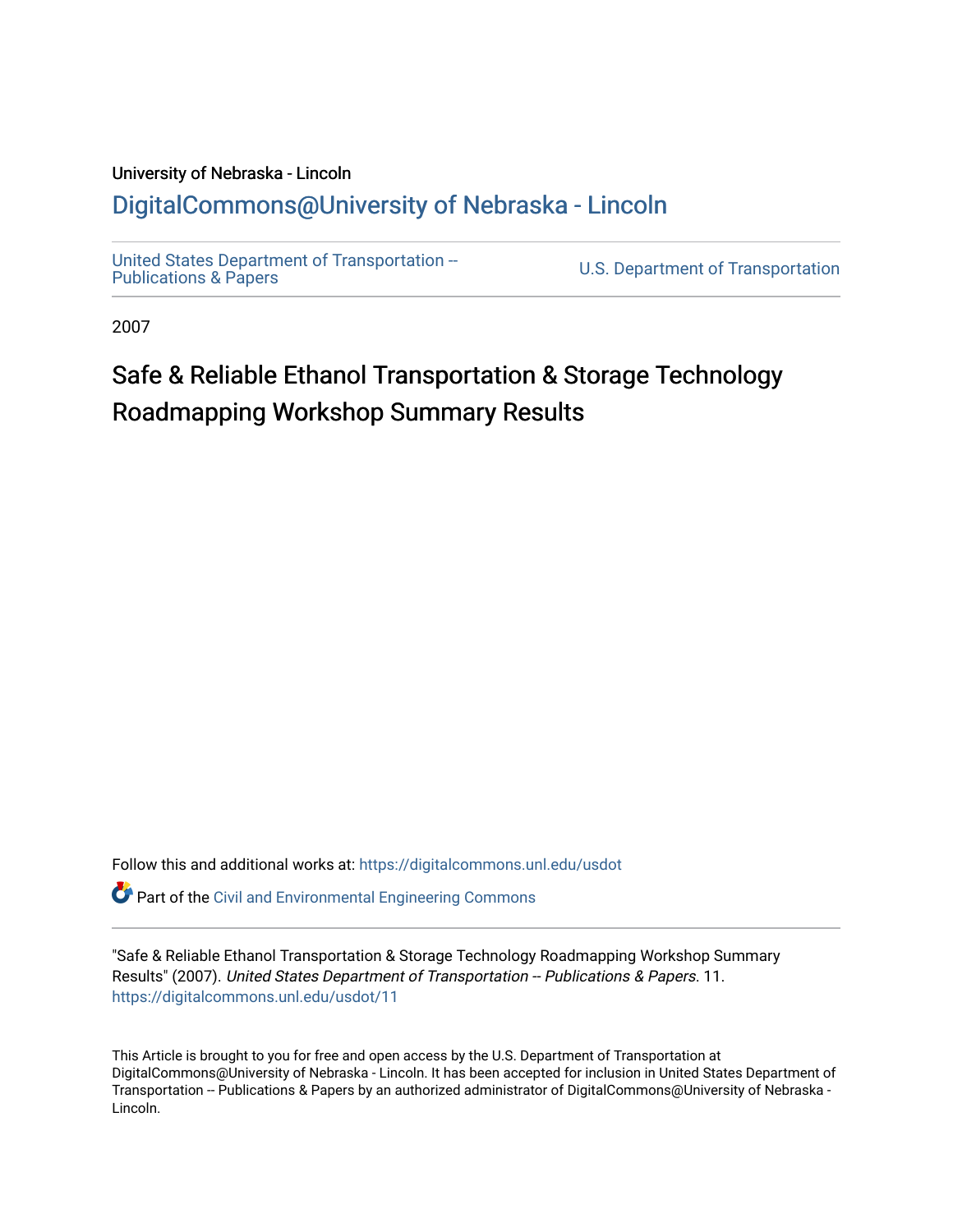### **Safe & Reliable Ethanol Transportation & Storage Technology Roadmapping Workshop**

October 25-26, 2007 . Dublin, Ohio

# **WORKSHOP SUMMARY RESULTS**



November 2007

Organized by



Prepared by



**Energetics Incorporated** 7164 Columbia Gateway Drive Columbia, MD 21046 USA  $+14109536239$ www.energetics.com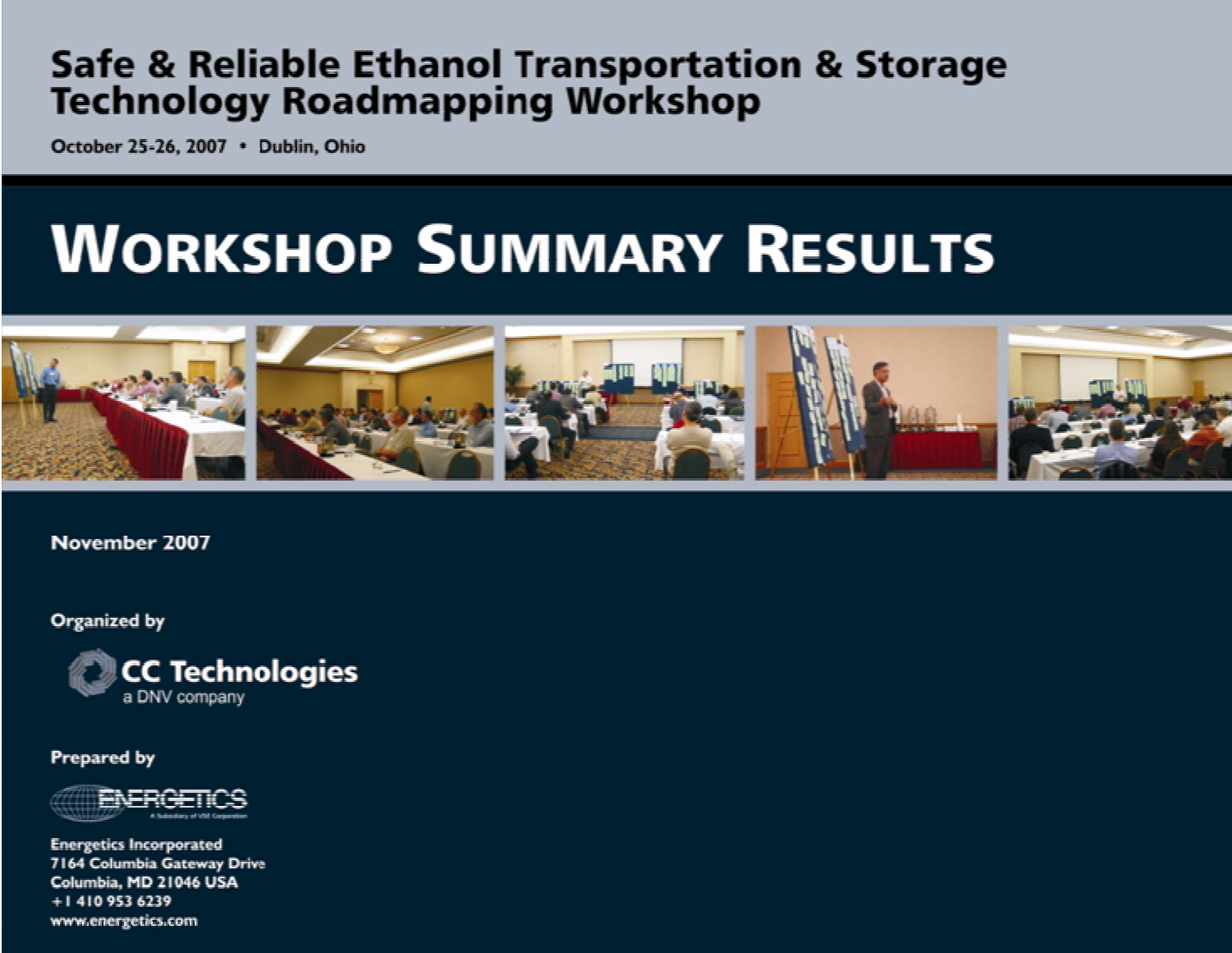# **TABLE OF CONTENTS**

| What is Happening Today?<br>Where Are the Gaps in Current Efforts? What Barriers Must be Overcome?<br>What R&D, Testing, Studies, or Other Activities Are Needed to Fill Gaps and Address Barriers? |    |
|-----------------------------------------------------------------------------------------------------------------------------------------------------------------------------------------------------|----|
| What is Happening Today?<br>Where Are the Gaps in Current Efforts? What Barriers Must be Overcome?<br>What R&D, Testing, Studies, or Other Activities Are Needed to Fill Gaps and Address Barriers? |    |
| What is Happening Today?<br>Where Are the Gaps in Current Efforts? What Barriers Must be Overcome?<br>What R&D, Testing, Studies, or Other Activities Are Needed to Fill Gaps and Address Barriers? |    |
| What is Happening Today?<br>Where Are the Gaps in Current Efforts? What Barriers Must be Overcome?<br>What R&D, Testing, Studies, or Other Activities Are Needed to Fill Gaps and Address Barriers? |    |
|                                                                                                                                                                                                     | 22 |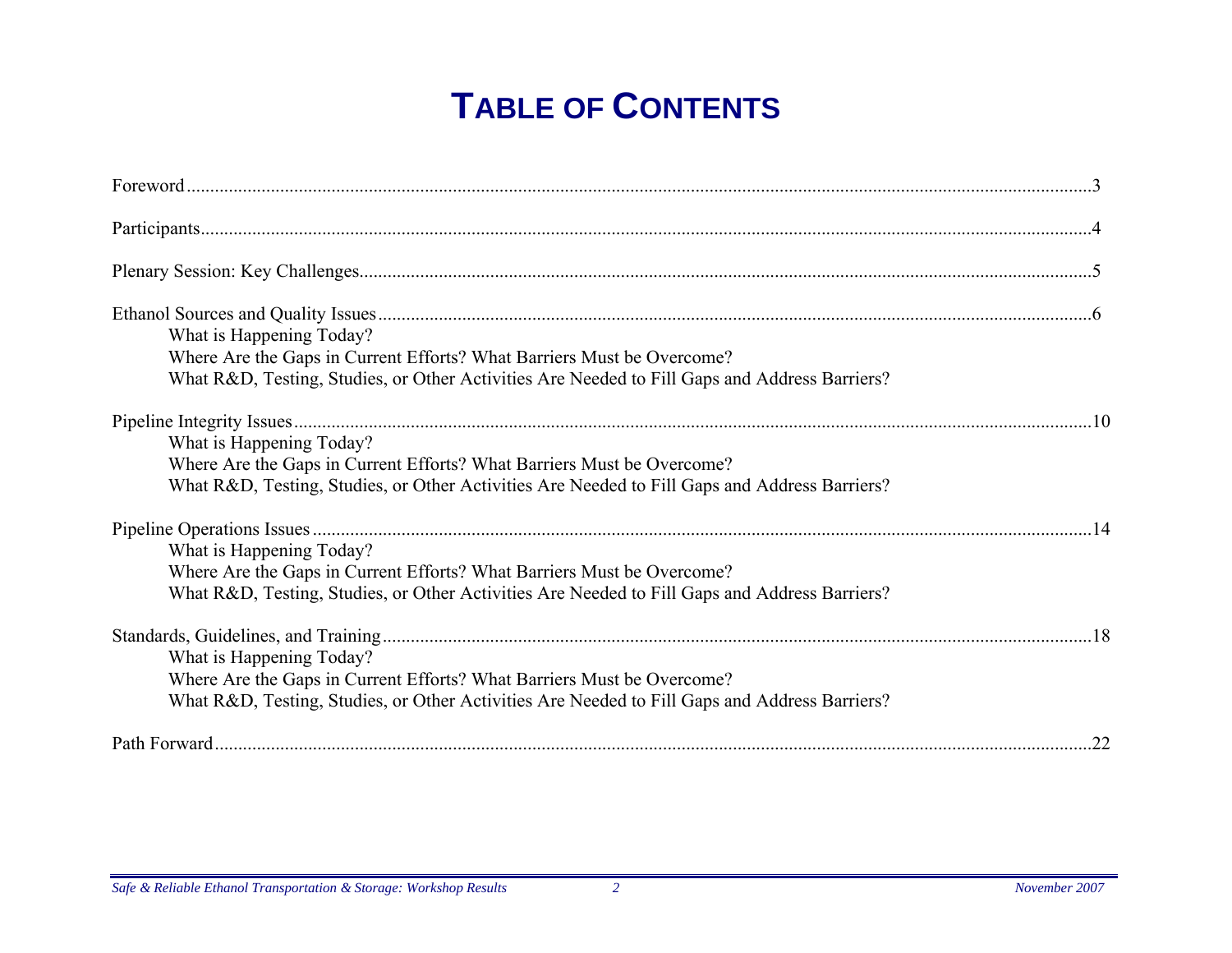### **FOREWORD**

Biofuels, especially ethanol, are gaining attention as partial replacements of imported fuels and to offset  $CO<sub>2</sub>$  emissions from the burning of fossil fuels. Consequently, legislation is being proposed to mandate a significant increase in ethanol usage as a fuel over the next 20 years. The planned wide-spread usage of ethanol will require an efficient and reliable transportation and storage system that encompasses both the existing infrastructure and new construction. The fuels are currently being transported by rail, truck, and ship; however, in order to economically transport biofuels from producers to users on a large scale, safe and reliable transportation by pipeline is necessary. Prior industry experience and research has shown that stress corrosion cracking (SCC) can initiate in some fuel-grade ethanols. Detailed laboratory studies indicate that primary factors contributing to the initiation of SCC include the presence of dissolved oxygen and other contaminants, including pre-existing corrosion products, and the corrosion potential of the fuel. The source of the fuel (e.g., corn, sugar cane), the gasoline-to-ethanol blend ratio, and handling of the fuel from production to end-user delivery influences the significance of these factors as well as the operational and maintenance protocols to be applied for safe transportation of the fuel by pipeline. In addition to pipeline reliability, quality of the fuel as it travels down the pipeline to the end-user must be assured. Finally, the effect of ethanol on other metallic and non-metallic components needs to be evaluated. In an effort to solicit broad perspectives on the activities needed to enhance the safe and reliable transportation of ethanol, a Road Mapping meeting was held in Dublin, Ohio on October 25 and  $26<sup>th</sup>$ , 2007 with the support of the Association of Oil Pipe Lines (AOPL), American Petroleum Institute (API), U.S. Department of Transportation Pipeline and Hazardous Materials Safety Administration (PHMSA), and Pipeline Research Council International (PRCI).

The workshop was organized to bring together experts with diverse perspectives on ethanol to identify:

- Gaps in knowledge, current industry practices, and future industry needs.
- Technical challenges related to pre-commissioning through delivery to the end user.
- Focused areas of study to support the development of solutions for knowledge gaps and technical challenges and guidelines for implementation.
- •Where and how the study can be aligned with related industry and regulatory activities.

The workshop consisted of a series of plenary presentations followed by detailed breakout sessions on four topics: Ethanol Sources and Quality Issues; Pipeline Integrity; Pipeline Operations; and Standards, Guidelines, and Training. Each of the detailed breakout sessions discussed the status of knowledge today, prioritized the gaps in knowledge and barriers that must be overcome, and identified specific activities that should be undertaken to address the gaps. This document provides a summary of the workshop findings. The plenary presentations can be found separately in the AOPL web site (http://www.aopl.org).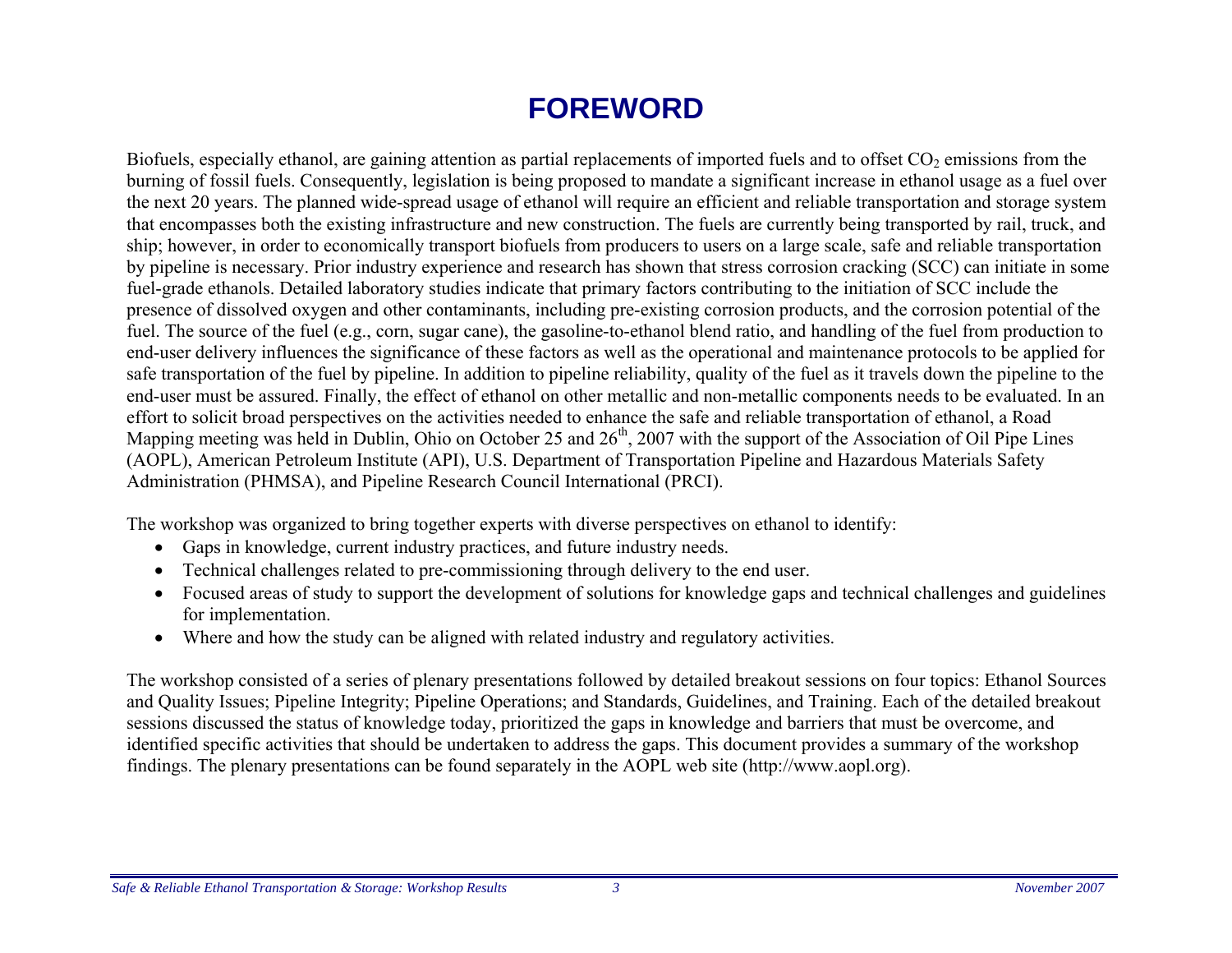### **PARTICIPANTS**

#### **ETHANOL SOURCES AND QUALITY ISSUES**

- Danny Aronson, Petrobas Transpotre SA
- John Beavers, CC Technologies, Inc.
- Liu Cao, The Ohio State University
- Chuck Corr, Archer Daniels Midland Company
- Luis Garfias, CC Technologies, Inc.
- Feng Gui, CC Technologies, Inc.
- Jake Haase, Colonial Pipeline
- Julio G. Maldonado, Southwest Research Institute
- William M. Olson, Gulf Interstate Engineering
- April Pulvirenti, CC Technologies, Inc.
- Robert Reynolds, Downstream Alternatives, Inc.
- Tom Siewert, National Institute of Standards and Technology
- Preet M. Singh, Georgia Institute of Technology
- Ross Brindle, Energetics Incorporated (facilitator)

#### **PIPELINE OPERATIONS ISSUES**

- Buster Brown, Colonial Pipeline
- Sean Brossia, CC Technologies, Inc.
- Tom Bubenik, CC Technologies, Inc.
- Joshua Colombo, EPCO, Inc.
- Jim Edmondson, Shell Global Solutions, Inc.
- Marcelino Gomes, Petrobas Transpotre SA
- Eric Gustafson, Buckeye Partners, LP
- Russell Kane, Honeywell Process Solutions
- Richard Kinzie, PCI
- Bonita Leonard, El Paso Corporation
- Ken Lorang, PRC International
- Raymond Paul, Association of Oil Pipe Lines
- Michael Pearson, Magellan Pipeline Company LP
- Scott Turner, Marathon Pipe Line, LLCs
- Chad Zamarin, Colonial Pipeline
- Keith Jamison, Energetics Incorporated (facilitator)

#### **PIPELINE INTEGRITY ISSUES**

- Carlos Alexandre, Petrobras Transporte SA
- John Farrell, BP
- Wayne Geyer, Steel Tank Institute
- Charley Jones, Marathon Pipeline, LLC
- Shuchi Khurana, Edison Welding Institute
- Emerson Nunez, The Ohio State University
- Myrriah Rowden, ConocoPhillips
- Narasi Sridhar, CC Technologies Det Norske Veritas (overall organizer)
- Robert Smith, U.S. Department of Transportation
- Frank Tallarida, Buckeye Partners, LP
- Patrick Vieth, CC Technologies, Inc.
- Craig Harris, El Paso Corporation
- Katie Jereza, Energetics Incorporated (facilitator)

#### **STANDARDS, GUIDELINES, AND TRAINING**

- Donald Drake, Exxon Mobil
- Mariano Iannuzzi, CC Technologies, Inc.
- Dan Dunmire, U.S. Department of Defense
- Mark Hereth, P-PIC
- Cliff Johnson, NACE International
- Leigh Klein, BP Cherry Point Refinery
- David Kunz, U.S. Department of Transportation
- Peter Lidiak, API Energy
- Jerry Rau, Southern Union Gas
- David Robertson, LMI Government Consulting
- David Soyster, Buckeye Partners, LP
- Neil Thompson, CC Technologies, Inc.
- Sue Louscher, Medina County University Center, Akron
- Mauricio Justiniano, Energetics Incorporated (facilitator)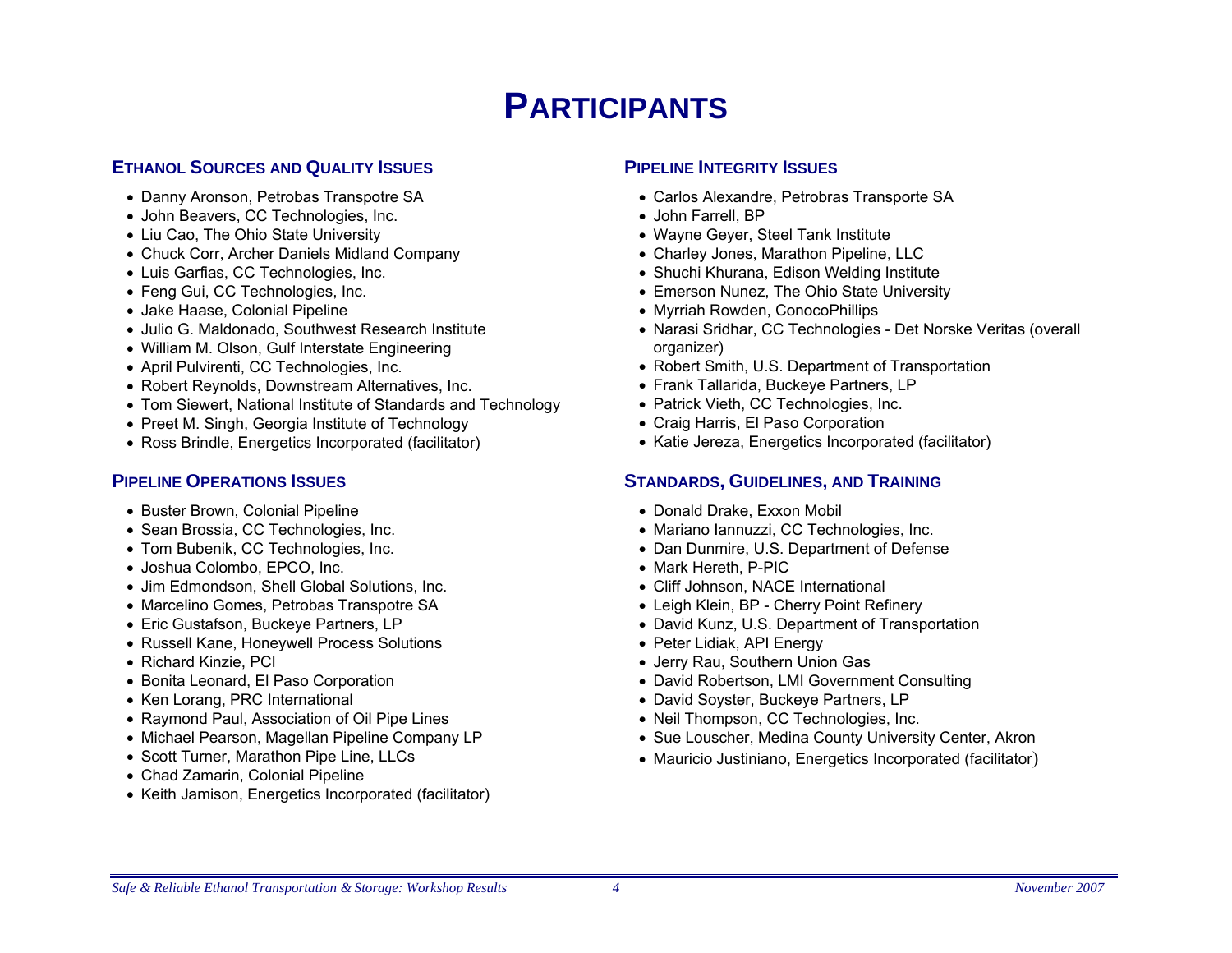# **PLENARY SESSION: KEY CHALLENGES**

| <b>Policy</b>                                                                                                                                                                                                 | <b>Technology</b>                                                                                                                    |  |  |
|---------------------------------------------------------------------------------------------------------------------------------------------------------------------------------------------------------------|--------------------------------------------------------------------------------------------------------------------------------------|--|--|
| • Public policy vs. market forces; The overall energy and carbon balance for different<br>sources of ethanol may dictate future policies and subsidies.                                                       | • List of materials that need to be studied for both existing and new<br>pipelines                                                   |  |  |
| • Sustainability of future policies is important in investment decisions and risk<br>minimization because the investment required is significant and technical issues<br>are complex and need to be addressed | • Developing short term solution while addressing long-term needs<br>• Monitoring SCC and other threats using simple solutions first |  |  |
| • Need to clearly define roles of stakeholders and government.                                                                                                                                                | (coupons) and progressing to more sophisticated solutions in the<br>future                                                           |  |  |
| <b>Market Forces and Risk Management</b>                                                                                                                                                                      | • Applicability of current integrity assessment methods - hydrotesting,                                                              |  |  |
| • Limited capacity in existing pipelines. Rising steel prices and limited resources<br>(metal and expertise; limited crafts people) may constrain construction of new                                         | direct assessment, inline inspection, etc.— to assessing internal<br>cracks                                                          |  |  |
| pipelines                                                                                                                                                                                                     | • Uncertainties on the impact of different ethanol quality on pipeline<br>integrity and end use                                      |  |  |
| • Ethanol producers are geographically distributed differently than the current liquid<br>petroleum refineries and terminals requiring different transportation logistics                                     | • Need to think way down the distribution channel (e.g., how will                                                                    |  |  |
| • Determining the product mix that could be moved economically and safely – blends                                                                                                                            | additives work in engines?)                                                                                                          |  |  |
| vs. neat ethanol, multi product vs. dedicated ethanol lines, batching of different<br>products.                                                                                                               | <b>Communication and Knowledge Sharing</b>                                                                                           |  |  |
| • Handling the interfaces between different parts of transportation, storage, and end-                                                                                                                        | • How do we communicate the risk with transporting ethanol in order to<br>build new pipelines through or near communities?           |  |  |
| use infrastructure                                                                                                                                                                                            | • Utilizing Brazilian experience in ethanol transportation, but beware of                                                            |  |  |
| • Shortage of tanks; limited assets downstream; how will the different fuels affect<br>storage needs                                                                                                          | the dangers of cut and paste technology (e.g., must understand<br>decision making process in Brazilian pipelines)                    |  |  |
| • Understanding the threat environment before addressing the technical issues.                                                                                                                                | • Challenge of coordination of all the ongoing activities; how do we                                                                 |  |  |
| • Must address the key aspects of the business and take care not to create an<br>industry of "research"                                                                                                       | communicate better?<br>• Need to share more information about incidents; regulations may                                             |  |  |
| • Comparison of different risks - e.g., internal corrosion & SCC vs. external                                                                                                                                 | need to change; concerns about sensitive information                                                                                 |  |  |
| corrosion and SCC What is the real level of risk SCC poses; how quickly does it<br>develop?                                                                                                                   | • Capitalize on existing framework for handling integrity risk and<br>transfer risk management experience                            |  |  |
| • Managing change and abnormal operating conditions. Transfer current knowledge<br>of managing risk                                                                                                           |                                                                                                                                      |  |  |
| • Consumer acceptance of product will drive demand (fuel economy, cost point, etc.)                                                                                                                           |                                                                                                                                      |  |  |
| • SCC may become a bigger issue as volumes increase                                                                                                                                                           |                                                                                                                                      |  |  |
| • Understanding the environmental impact of ethanol leaks                                                                                                                                                     |                                                                                                                                      |  |  |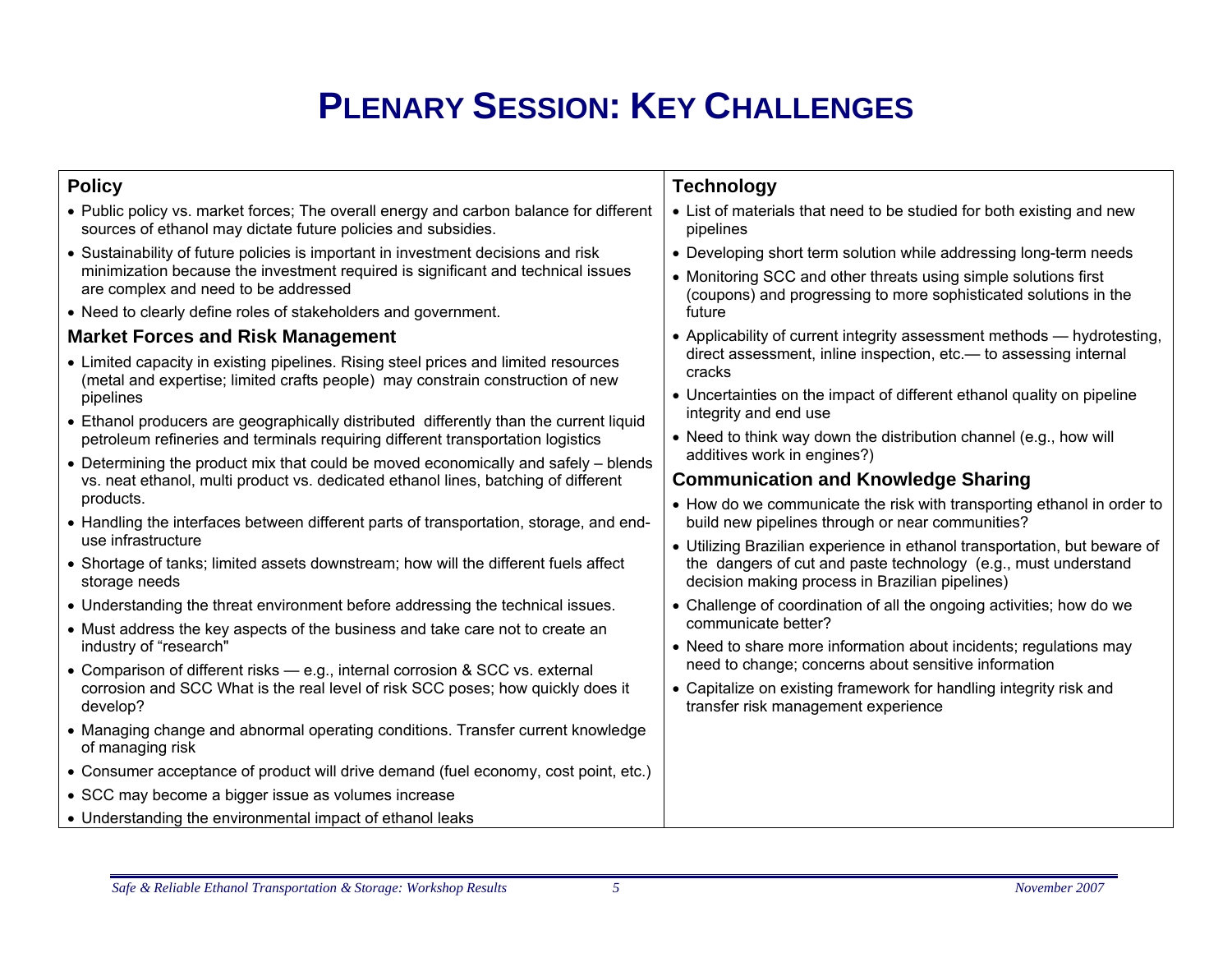### **SAFE & RELIABLE ETHANOL TRANSPORTATION & STORAGE ETHANOL SOURCES AND QUALITY ISSUES**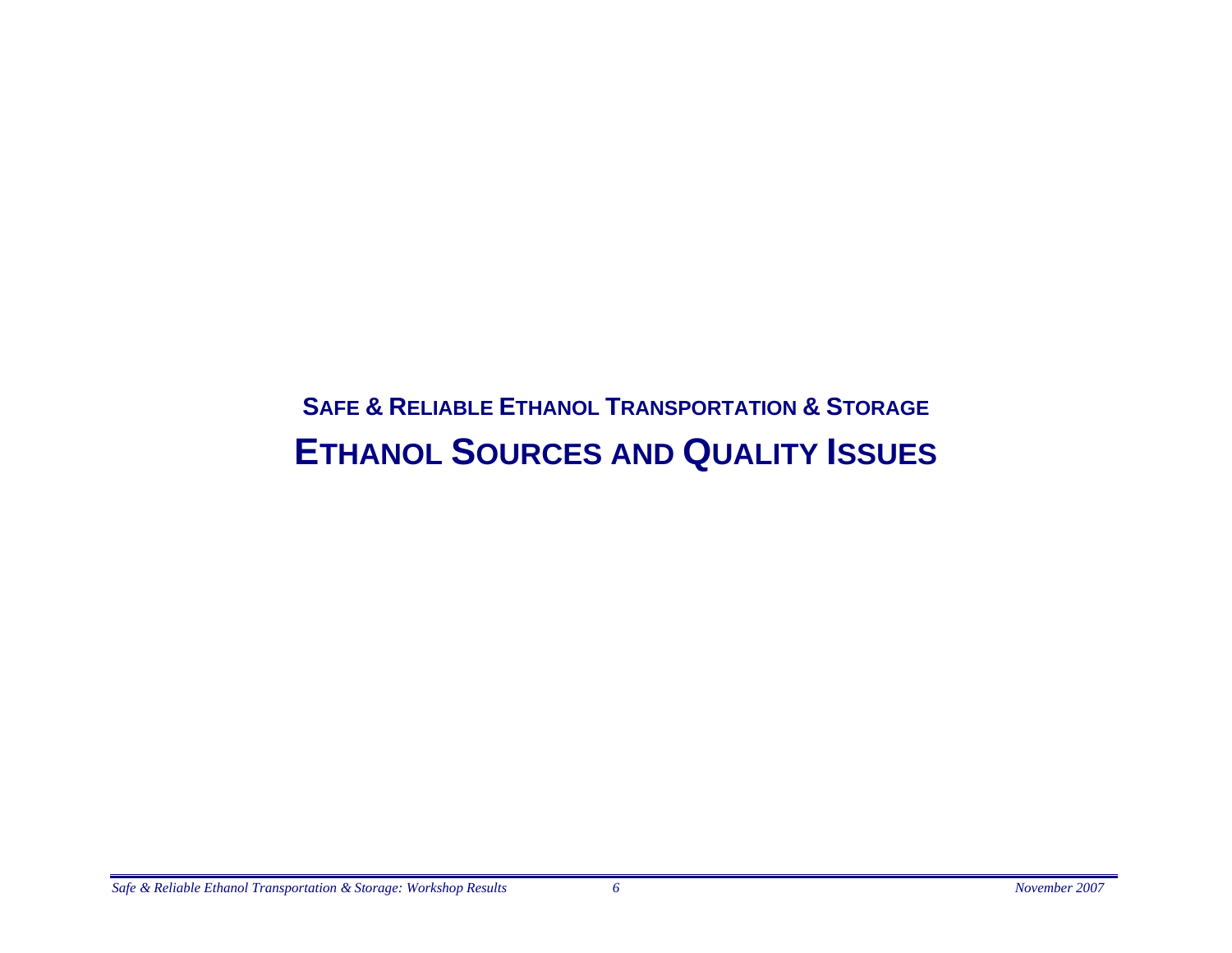| <b>GUIDELINES &amp;</b>                                                                                                                                                                                                                                                                                                                                                                                                             | <b>APPLYING LESSONS LEARNED AND</b>                                                                                                                                                                                                                                                                                                                                                                                                            | <b>ONGOING R&amp;D</b>                                                                                                                                                                                                                                                                                                                                                                                                                                                                                                                                                                                                                                                                                                                                                                                                                                                                                                                                                  |
|-------------------------------------------------------------------------------------------------------------------------------------------------------------------------------------------------------------------------------------------------------------------------------------------------------------------------------------------------------------------------------------------------------------------------------------|------------------------------------------------------------------------------------------------------------------------------------------------------------------------------------------------------------------------------------------------------------------------------------------------------------------------------------------------------------------------------------------------------------------------------------------------|-------------------------------------------------------------------------------------------------------------------------------------------------------------------------------------------------------------------------------------------------------------------------------------------------------------------------------------------------------------------------------------------------------------------------------------------------------------------------------------------------------------------------------------------------------------------------------------------------------------------------------------------------------------------------------------------------------------------------------------------------------------------------------------------------------------------------------------------------------------------------------------------------------------------------------------------------------------------------|
| <b>STANDARDS</b>                                                                                                                                                                                                                                                                                                                                                                                                                    | <b>BEST PRACTICES</b>                                                                                                                                                                                                                                                                                                                                                                                                                          | <b>ACTIVITIES</b>                                                                                                                                                                                                                                                                                                                                                                                                                                                                                                                                                                                                                                                                                                                                                                                                                                                                                                                                                       |
| • ASTM specification D 4806 for fuel grade<br>ethanol is relevant to its end-use, but not<br>necessarily to transportation/storage<br>• Does the quality of ethanol affect the<br>manufacturer and design of gas engine<br>• Creation of an international specification<br>(IETA)<br>• Tripartite international effort<br>• API 939 I and E tanks perspective survey<br>and research to identify procedures and<br>mitigation steps | • There is information on ethanol<br>transport in pipelines in Brazil (and<br>some information in the US)<br>• Utilizing and evaluating external SCC<br>test techniques<br>• Batch flushing - some work/tests has<br>been done, but very controlled<br>• API and SWRI have completed work<br>to determine the effect of<br>contaminants on SCC<br>• Systems developed to fight against<br>cheating at fuel stations in Brazil and<br>elsewhere | • Development of $O_2$ sensor to monitor<br>$O2$ concentration in ethanol<br>• R&D into ethanol from corn, switch<br>grass, other cellulosics, and sugarcane<br>• Role of composition on redox potential<br>· SCC on "commercial" grade fuel<br>ethanol<br>• Effect of blend ratio on SCC; ongoing<br>PRCI/CCT<br>• Effect of batching on SCC<br>• Accelerated international compatibility<br>studies are being done on refueling<br>stations<br>• "Finger printing" protocol development<br>· Pilot/demonstration cellulosic ethanol<br>plants<br>• Effect of inhibition/oxygen scavengers<br>on SCC: PRCI/CCT completed and<br>ongoing efforts<br>• Brazilian fingerprinting study<br>· Basic SCC research: a) pure ethanol,<br>b) effect of additives<br>• Rugged reference electrode<br>development for potential monitoring in<br>ethanol<br>• Definition of actual dissolved $O2$<br>necessary to produce/prevent SCC<br>• Guidelines for new construction - PRCI |

#### **WHAT IS HAPPENING TODAY?**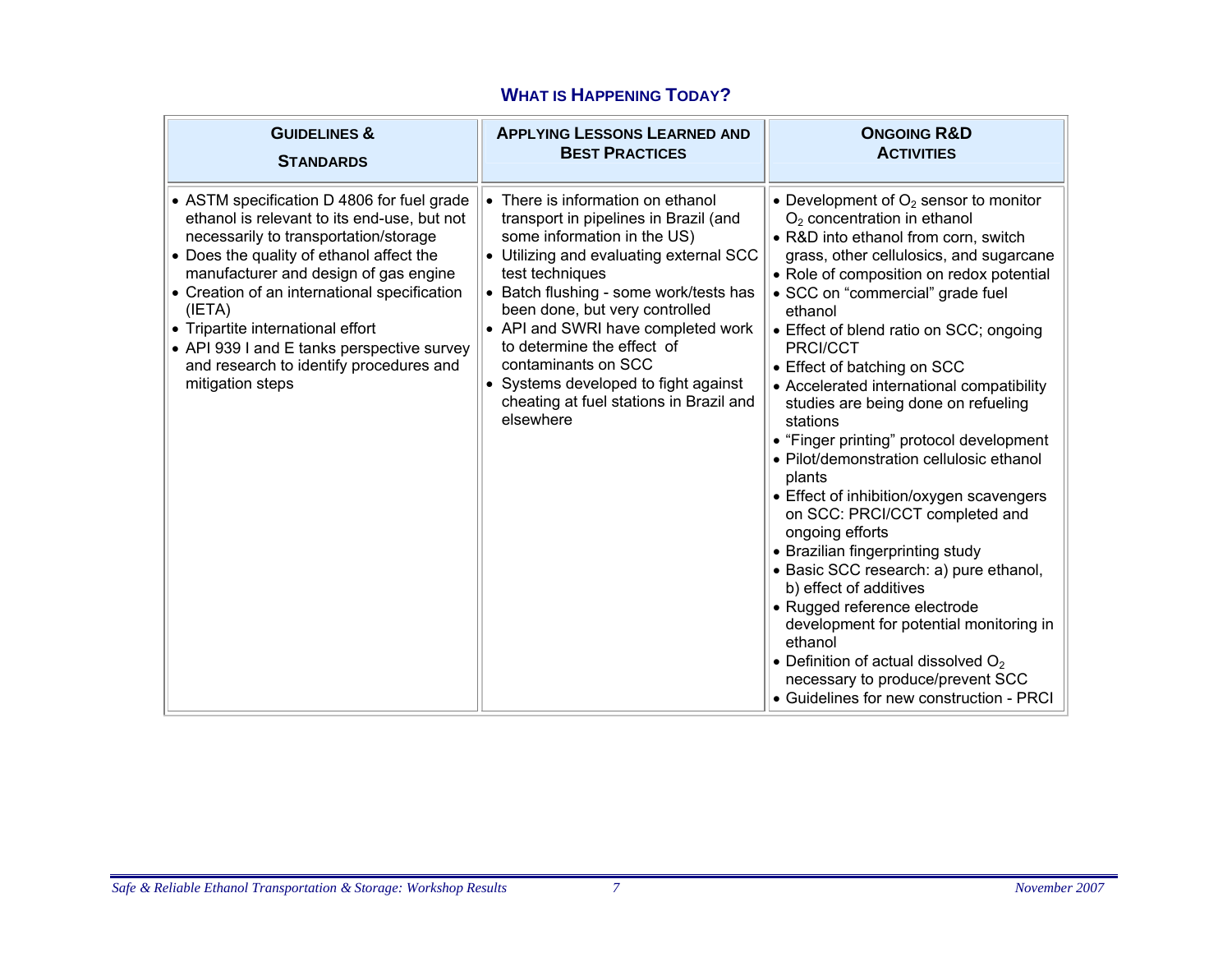#### **WHERE ARE THE GAPS IN CURRENT EFFORTS? WHAT BARRIERS MUST BE OVERCOME?**

| <b>TOOLS &amp;</b><br><b>RESOURCES</b>                                                                                                                                                                                                                                                                                                                                                                                                                                                                                                                   | <b>SPECIFICATIONS AND</b><br><b>REGULATIONS</b>                                                                                                                                                                                                                                                    | <b>CO-MINGLING</b>                                                                                                                                                                                                                                                                                                                                                                                                                                                                                                                                                                                                                                                         | <b>UNDERSTANDING OF</b><br><b>CONTAMINANTS AND</b><br><b>COMPOSITION</b>                                                                                                                                                                                                                                                                                                                                                                                                                                                                                                                                                                                                                | <b>CROSS-CUTTING</b><br><b>GAPS</b>                                                                                                                                                                                                                                                                                                                                                                                                                                   |
|----------------------------------------------------------------------------------------------------------------------------------------------------------------------------------------------------------------------------------------------------------------------------------------------------------------------------------------------------------------------------------------------------------------------------------------------------------------------------------------------------------------------------------------------------------|----------------------------------------------------------------------------------------------------------------------------------------------------------------------------------------------------------------------------------------------------------------------------------------------------|----------------------------------------------------------------------------------------------------------------------------------------------------------------------------------------------------------------------------------------------------------------------------------------------------------------------------------------------------------------------------------------------------------------------------------------------------------------------------------------------------------------------------------------------------------------------------------------------------------------------------------------------------------------------------|-----------------------------------------------------------------------------------------------------------------------------------------------------------------------------------------------------------------------------------------------------------------------------------------------------------------------------------------------------------------------------------------------------------------------------------------------------------------------------------------------------------------------------------------------------------------------------------------------------------------------------------------------------------------------------------------|-----------------------------------------------------------------------------------------------------------------------------------------------------------------------------------------------------------------------------------------------------------------------------------------------------------------------------------------------------------------------------------------------------------------------------------------------------------------------|
| • No practical method for<br>routine ethanol<br>acceptability testing<br><br>• Defining the environment<br>(finger printing, pH,<br>electrodes, $O_2$ , etc.) is<br>challenging because off-<br>the-shelf probes do not<br>$exist \bullet\bullet$<br>• A database that provides<br>the composition of<br>ethanol based on<br>production routine and<br>biomass source currently<br>does not exist •<br>• Need confirmation of the<br>viability of new pipeline<br>materials and<br>understanding of how<br>existing materials are<br>affected by ethanol | • Need "API"<br>specifications (transport<br>based) for fuel-grade<br>ethanol <b>eee</b><br>Fuel regulations vary by<br>$\bullet$<br>state ••<br>• Reluctance to accept<br>higher water content for<br>blends $\bullet$<br><b>Current ASTM</b><br>specification is based on<br>vehicle performance | • Ensuring product quality<br>when products get<br>commingled <b>one one</b><br>• Standardization of<br>ethanol while allowing<br>source mixtures ••••<br>- Enable several<br>producers to co-<br>mingle product with<br>cellulosic<br>• Uncertainty about how<br>to process ethanol (and<br>water) loaded transmix<br>• Lack of knowledge of<br>how ethanol<br>transportation affects<br>aviation kerosene<br>filtering $\bullet$<br>- scheduling and trail<br>back issues<br>• Batch sizes vs. quality<br>vs. tank size $\bullet$<br>Relates to gasoline<br>quality more than<br>ethanol<br>Effect of ethanol (water)<br>on corrosivity of<br>transmix still in the pipe | • Do not know real $O_2$<br>concentrations in<br>pipelines - no<br>understanding of where<br>stream is picking up $O2$<br>• Lack of understanding<br>of how product<br>composition changes<br>during aging (with time,<br>heat, length, etc.) ••••<br>• Understanding how<br>contaminant pick up<br>occurs in mixed-use<br>pipeline $\bullet$<br>• "Aging" of FGE is not<br>well understood •<br>• Lack of knowledge of<br>what contaminants<br>cellulosic ethanol will<br>contain •<br>• Lack of knowledge of<br>cost of removing<br>contaminants, to ensure<br>we are cost-effective<br>• Lack of understanding<br>of steel microstructure-<br>contaminant interactions<br>during SCC | • Challenges in<br>international technology<br>transfer - language<br>issues (Brazil, Russia,<br>Japan) $\bullet \bullet$<br>- base technology<br>transfers from Brazil,<br>etc., then gaps<br>become specification<br>issues<br>• Public and political<br>motivations are out<br>pacing technical<br>development for all<br>biofuels.<br>- support for ethanol<br>may wax and wane<br>- barriers and<br>standards may<br>change if we expand<br>view to all biofuels |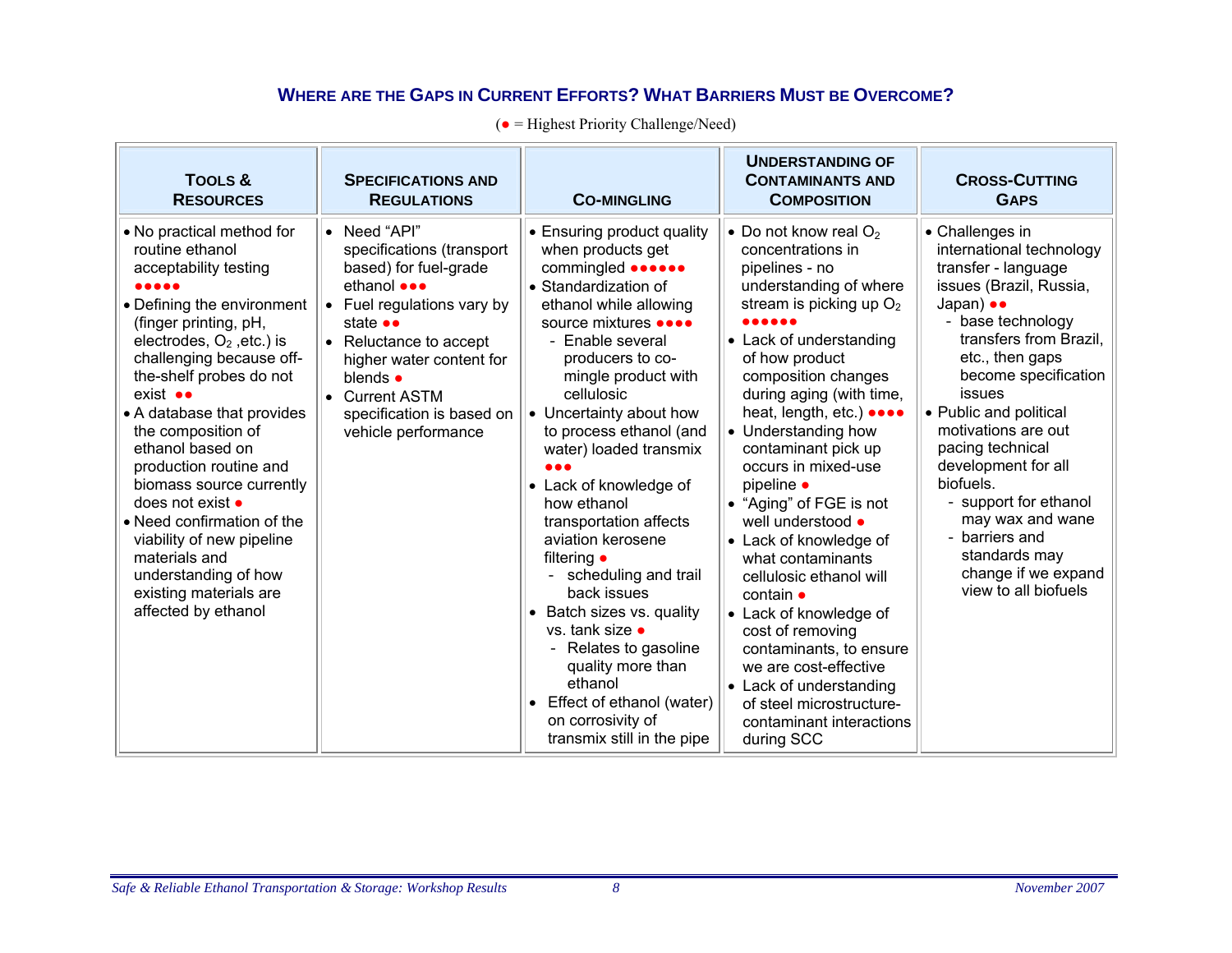#### **WHAT R&D, TESTING, STUDIES, OR OTHER ACTIVITIES ARE NEEDED TO FILL GAPS AND ADDRESS BARRIERS?**

| <b>TECHNOLOGY TRANSFER</b>                                                                                                                                                                                                                                                                                                                                                                                                                                                          | <b>TESTING AND STUDIES</b>                                                                                                                                                                                                                                                                                                                                                                                                                                                                                                                                                                                                                                      | <b>SPECIFICATIONS</b>                                                                                                                                                                                                                                                                                                   |
|-------------------------------------------------------------------------------------------------------------------------------------------------------------------------------------------------------------------------------------------------------------------------------------------------------------------------------------------------------------------------------------------------------------------------------------------------------------------------------------|-----------------------------------------------------------------------------------------------------------------------------------------------------------------------------------------------------------------------------------------------------------------------------------------------------------------------------------------------------------------------------------------------------------------------------------------------------------------------------------------------------------------------------------------------------------------------------------------------------------------------------------------------------------------|-------------------------------------------------------------------------------------------------------------------------------------------------------------------------------------------------------------------------------------------------------------------------------------------------------------------------|
| • Create body (committee at NACE,<br>ASTM, API and/or other<br>organizations) to manage technical<br>transfer and coordination<br>- technology clearinghouse<br>• Create annual forum to gather<br>researchers to stimulate technical<br>transfer •<br>• Analyze and compare Brazilian vs.<br>US production •<br>• Conduct ongoing technical transfer<br>sessions to stimulate technical<br>transfer<br>• Learn from Brazilian experience in<br>ethanol transportation in pipelines | • Confirm key contaminants of concern ••••••<br>understand which contaminants are a threat<br>to safe/efficient operations<br>Identify natural inhibitors and new inhibitors that<br>are acceptable to everyone, including<br>automakers <b>exercise</b><br>o degradation over time is key issue<br>Test FGE effect on degradation of polymers and<br>$\bullet$<br>metals <b>one</b><br>Develop new techniques for electrochemical<br>characterization of ethanol •••••<br>Test FGE in flowing conditions in pipelines ••••<br>$\bullet$<br>Conduct sampling and field analysis of ethanol<br>Sampling in real world, start to finish<br>$O2$ sampling in field | • Bring all information into a<br>transportation specification for<br>FGE<br>specifications allow for<br>$\overline{\phantom{0}}$<br>commingling of products<br>• Define the international<br>specification<br>• Aviation kerosene provides good<br>example of specifications, testing,<br>processes - adapt to ethanol |
| <b>TOOLS</b>                                                                                                                                                                                                                                                                                                                                                                                                                                                                        | • Conduct mid/long term stability studies (storage)<br>• Test reliability of monitoring systems for FGE                                                                                                                                                                                                                                                                                                                                                                                                                                                                                                                                                         | <b>CROSS-CUTTING</b>                                                                                                                                                                                                                                                                                                    |
| • Develop "quick field test" for FGE<br>to test for corrosivity in day-to-day<br>operations •••<br>• Create "Ethanol (biofuels)<br>Handbook" with existing and future<br>data $\bullet$<br>• Develop on-line tools and/or<br>sampling methods to quickly and<br>cost-effectively ensure quality .<br>Develop field analysis kits and<br>procedures for ethanol $\bullet$                                                                                                            | (long term) $\bullet\bullet$<br>• Understanding sequencing benefits of batch<br>flushing with and without pig .<br>• Confirm oxygen effect (control) on SCC •<br>• Conduct paper study to identify technical issues<br>for re-processing of transmix<br>water is one possible problem<br>- this may be a "nice-to-have" issue<br>• Study SCC vs. pipe age, composition, etc.                                                                                                                                                                                                                                                                                    | Built a solid research program (e.g.,<br>are we sure $O_2$ is the villain?) $\bullet$<br>Find one good ethanol product and<br>blend to that product profile<br>Conduct short term targeted research<br>(step wise implementation)                                                                                       |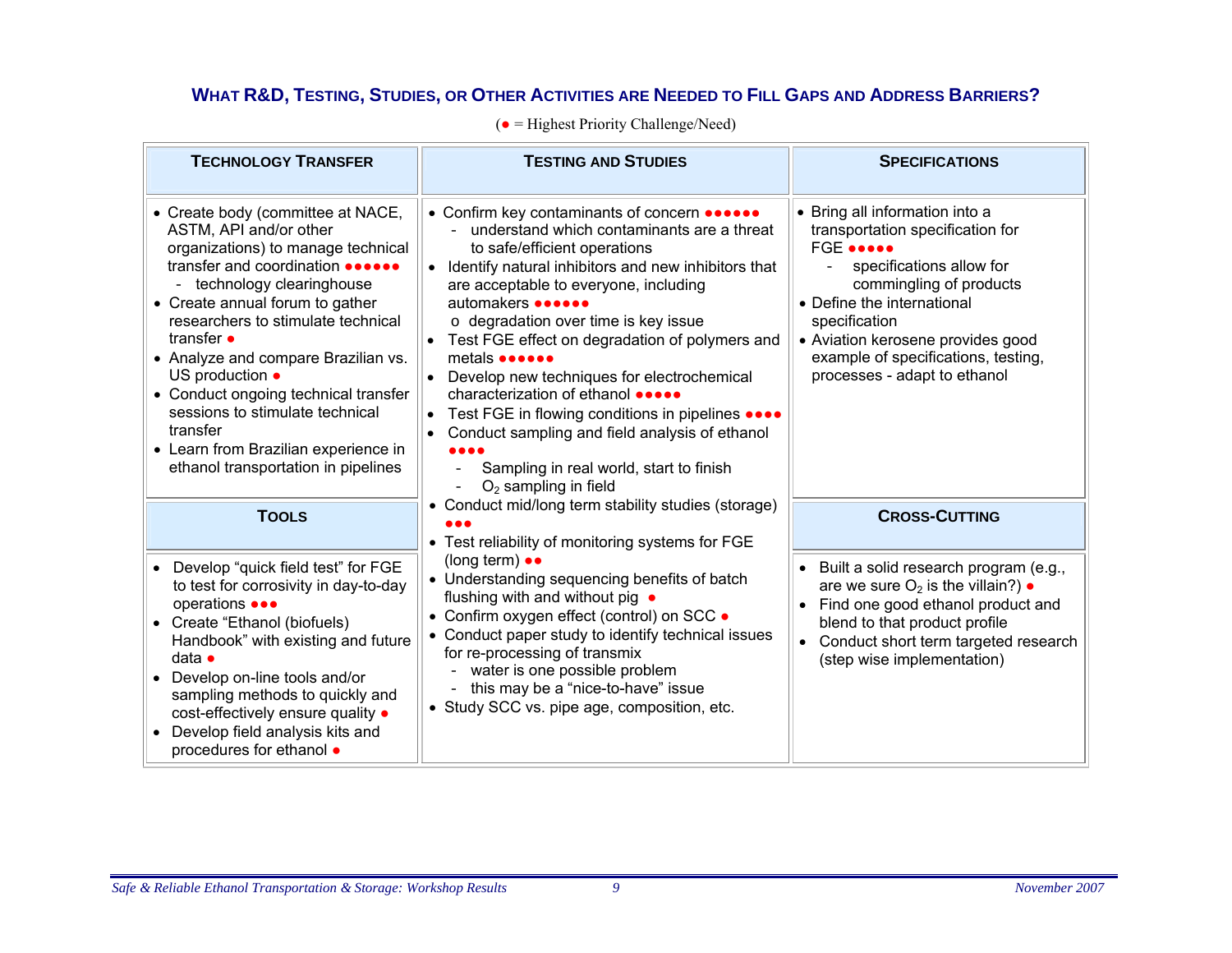### **SAFE & RELIABLE ETHANOL TRANSPORTATION & STORAGE PIPELINE INTEGRITY ISSUES**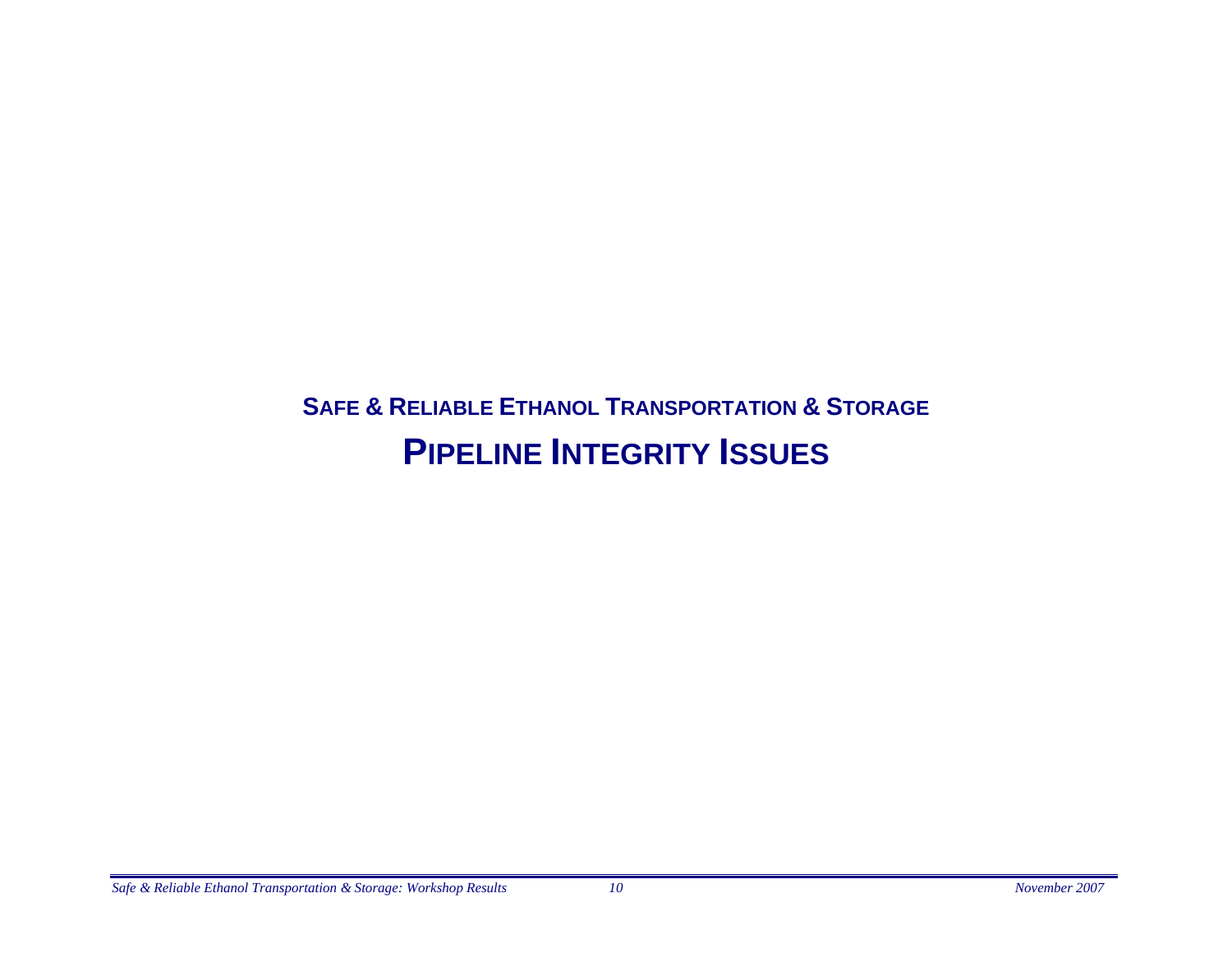| <b>R&amp;D ACTIVITIES</b>                                                                                                                                                                                                                                                                                                                                                                                                                                                                                                                                                                                                                                                                                                                                                                                                                                                                                                                                                                             | <b>GUIDELINES &amp;</b><br><b>STANDARDS</b>                                                                                                                                                                                                                                                                                                                                                                                                                                                                                                                                                                                                                                                                                                                                                                                                                                                                                                                                                                                                                                 | <b>LESSONS LEARNED</b>                                                                                                                                                                                                                                                                                                                                                                                                                                                                                                                                                                                                                                                                                                                                                                                   |
|-------------------------------------------------------------------------------------------------------------------------------------------------------------------------------------------------------------------------------------------------------------------------------------------------------------------------------------------------------------------------------------------------------------------------------------------------------------------------------------------------------------------------------------------------------------------------------------------------------------------------------------------------------------------------------------------------------------------------------------------------------------------------------------------------------------------------------------------------------------------------------------------------------------------------------------------------------------------------------------------------------|-----------------------------------------------------------------------------------------------------------------------------------------------------------------------------------------------------------------------------------------------------------------------------------------------------------------------------------------------------------------------------------------------------------------------------------------------------------------------------------------------------------------------------------------------------------------------------------------------------------------------------------------------------------------------------------------------------------------------------------------------------------------------------------------------------------------------------------------------------------------------------------------------------------------------------------------------------------------------------------------------------------------------------------------------------------------------------|----------------------------------------------------------------------------------------------------------------------------------------------------------------------------------------------------------------------------------------------------------------------------------------------------------------------------------------------------------------------------------------------------------------------------------------------------------------------------------------------------------------------------------------------------------------------------------------------------------------------------------------------------------------------------------------------------------------------------------------------------------------------------------------------------------|
| • Understanding the effect of pipeline steel<br>grades/alloys on Stress Corrosion Cracking<br>(SCC)<br>• Determining the accuracy of inspection<br>tools for identifying problems<br>• Building off lessons learned on external<br>SCC to identify causes of internal SCC<br>under existing technology applications<br>• Collaboration among cyclic corrosion test<br>(CCT) researchers by American Petroleum<br>Institute (API) consensus building activities<br>with Department of Transportation (DOT)<br>funding resource<br>• Evaluating the effects of $O2$ concentration<br>on SCC<br>• Evaluating post weld heat treating to relieve<br>residual stress<br>• Pipeline Research Council International<br>(PRCI) current R&D<br>o Determining the safe blend of fuel grade<br>ethanol that can be safely transported<br>today (does not result in integrity threats<br>via SCC)<br>o Determine mitigation strategies to<br>prevent SCC in pipeline systems<br>• Understanding the causes of SCC | Existing API guidelines for tanks<br>and terminals<br>Early development of National<br><b>Association of Corrosion</b><br>Engineers (NACE) recommended<br>practices for biofuel transport<br>Existing guidelines and standards<br>for ethanol transport in Brazil<br>Understanding the contaminants,<br>components, and production<br>processes behind the<br>specifications (fingerprinting of<br>good and bad ethanol related to a<br>particular bath of a production<br>process)<br>Existing API 939-D and 939-E<br>quidelines for mitigation, case<br>histories, and research results<br><b>Existing American Society for</b><br>Testing and Materials (ASTM)<br>standards are intended for<br>automotive applications—not<br>relevant to pipeline operations<br>Existing train industry standards<br>for transporting ethanol<br>o Currently do not experience<br>problems, yet conditions are<br>harsh and high stress<br>o Use special railcar for ethanol<br>Existing guidelines and soon to<br>be released Underwriters<br>Laboratories (UL) on E-85<br>dispensers | • Understanding the full scenario of<br>the SCC failures<br>• API & Renewable Fuels<br>Association (RFA) testing of<br>ethanol and ethanol production<br>method affects on cracking<br>potential<br>• Understanding the difference<br>between corn based and<br>sugarcane based ethanol<br>• Recovering ethanol spill from<br>ground is difficult; understanding<br>ground water contamination<br>issues<br>• Monitoring short-term versus<br>long-term prevention<br>• Documenting failures in an API<br>paper<br>• Experience where failures are not<br>occurring<br>• ASI inspections STI (SP001) and<br>API (653)<br>Determining whether a higher<br>water concentration in Brazilian<br>ethanol is a factor<br>Experience shows SCC problems<br>occur with denatured ethanol and<br>not with blends |

#### **WHAT IS HAPPENING TODAY?**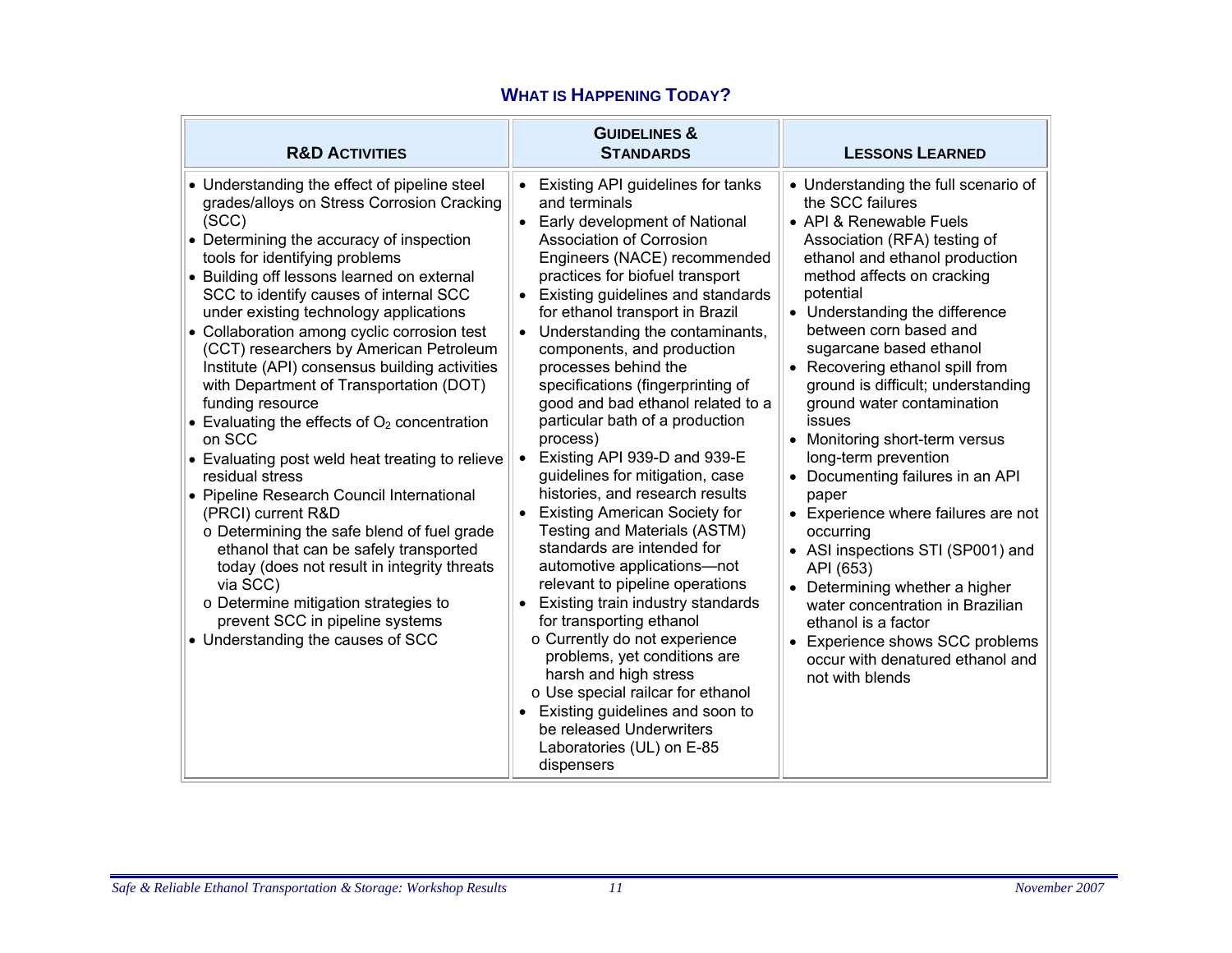#### **WHERE ARE THE GAPS IN CURRENT EFFORTS? WHAT BARRIERS MUST BE OVERCOME?**

| <b>SOURCE</b>                                                                                                                                                                                                                                                                                                                                                                                                                         | <b>MONITORING AND</b><br><b>PREVENTION</b>                                                                                                                                                                                                                                 |                        | <b>PIPELINE</b>                                                                                                                                                                                                                                                                                                                                                                                                        |    | <b>CONSEQUENCES</b>                                                         |                        | <b>BUSINESS AND</b><br><b>INVESTMENT</b>                                                  |
|---------------------------------------------------------------------------------------------------------------------------------------------------------------------------------------------------------------------------------------------------------------------------------------------------------------------------------------------------------------------------------------------------------------------------------------|----------------------------------------------------------------------------------------------------------------------------------------------------------------------------------------------------------------------------------------------------------------------------|------------------------|------------------------------------------------------------------------------------------------------------------------------------------------------------------------------------------------------------------------------------------------------------------------------------------------------------------------------------------------------------------------------------------------------------------------|----|-----------------------------------------------------------------------------|------------------------|-------------------------------------------------------------------------------------------|
| Limited understanding of $\ \bullet\ $ Avoiding O <sub>2</sub><br>the impact of mixing of<br>ethanol from different<br>sources <b></b>                                                                                                                                                                                                                                                                                                | contamination <b></b><br>How do we prevent SCC                                                                                                                                                                                                                             |                        | Limited understanding of<br>the consequences of<br>SCC on pipeline,<br>environment, repair,                                                                                                                                                                                                                                                                                                                            | ∣∙ | Impact of ancillary<br>inhibitors on the<br>consumer are unknown<br>0 0 0 0 | $\bullet$<br>$\bullet$ | Unknown economic<br>break-even point<br>Approach to R&D is too<br>focused on treating the |
| Knowledge gap on what<br>blends cause SCC                                                                                                                                                                                                                                                                                                                                                                                             | • How do you monitor for<br>SCC .                                                                                                                                                                                                                                          |                        | safety <b>oncore</b><br>Limited understanding of                                                                                                                                                                                                                                                                                                                                                                       |    | Uncertain probability of<br>threats-what will be the                        |                        | symptom<br>Lack of separation of                                                          |
| <br>Lack of knowledge<br>about which constituents<br>are driving factors for<br>the characterization of<br>ethanol •••<br>Uncertainties about<br>which ethanol fuels, fuel<br>blends, and other fuels<br>will need to be<br>transported in the future<br>Limited understanding of<br>the capabilities of other<br>fuel to be transported<br>via pipeline without SCC<br>concerns •<br>Uncertainties about the<br>long-term demand for | Inspection - is it same as<br>current methods •<br>Initial pipelines are likely<br>$\bullet$<br>to be smaller, which are<br>more difficult to inspect<br>Difficult to detect leaks.<br>determine rate of<br>propagation, especially<br>the identification of small<br>ones | $\bullet$<br>$\bullet$ | how fast SCC develops<br><br>Swelling and permeation<br>in seals and gaskets<br>Limited understanding of<br>pressure fluctuations-<br>can they accelerate<br>pipeline stress? ••<br>Uncertainties about the<br>effects of ethanol on<br>internal coatings (flow<br>improvers, drag<br>reducers) $\bullet$<br>Limited understanding of<br>flow issues-will<br>stagnation be a<br>problem? •<br>Difficult to control the |    | frequency of addressing<br>integrity issues                                 |                        | key variables from less<br>significant ones; there<br>are too many interesting<br>issues  |
| ethanol<br>• Lack of understanding<br>the appropriate batch<br>science                                                                                                                                                                                                                                                                                                                                                                |                                                                                                                                                                                                                                                                            |                        | environment inside the<br>pipeline/tank<br>Multiple use lines may<br>have complex                                                                                                                                                                                                                                                                                                                                      |    |                                                                             |                        |                                                                                           |
| • Unstable demand,<br>fluctuates according to<br>source (corn, sugar,<br>cellulose)                                                                                                                                                                                                                                                                                                                                                   |                                                                                                                                                                                                                                                                            |                        | interactions                                                                                                                                                                                                                                                                                                                                                                                                           |    |                                                                             |                        |                                                                                           |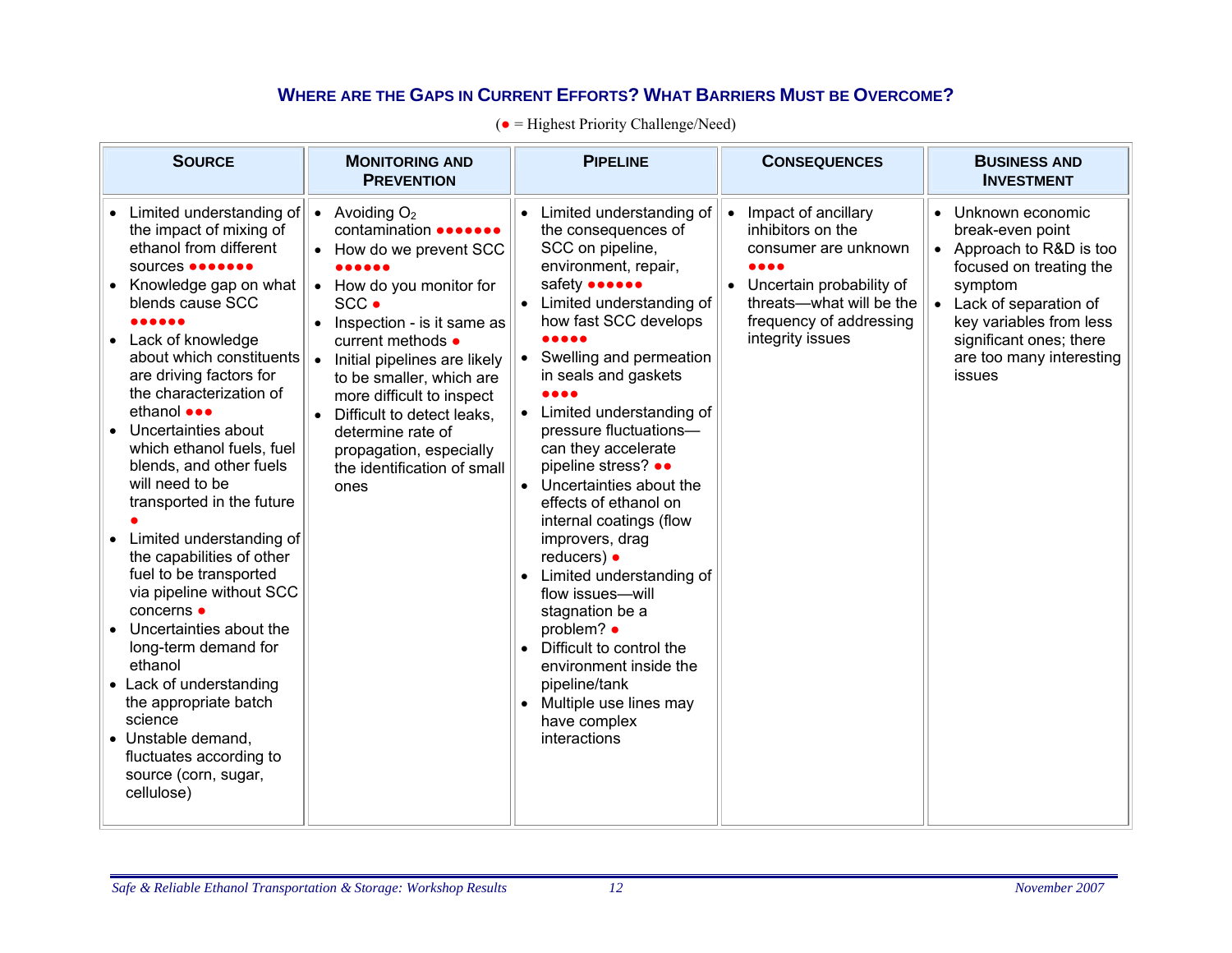#### **WHAT R&D, TESTING, STUDIES, OR OTHER ACTIVITIES ARE NEEDED TO FILL GAPS AND ADDRESS BARRIERS?**

| <b>CHARACTERIZATION</b>                                                                                                                                                                                                                                                                                                                                                                                                                                                                                                                                                                                                                                                                                                                                                                                                                                                                                                                                                                                                                         | <b>DETECTION</b>                                                                                                                                                                                                                                                                                                                                                                                                                           | <b>PREVENTION</b>                                                                                                                                                                                                                                                                                                                                                                                                                                                                                                                                                                                                                                                                                                                                                                                                                                  | <b>RISK</b>                                                                                                                                                                                                                                                                                                                                                                                                                                                                                                                                               |
|-------------------------------------------------------------------------------------------------------------------------------------------------------------------------------------------------------------------------------------------------------------------------------------------------------------------------------------------------------------------------------------------------------------------------------------------------------------------------------------------------------------------------------------------------------------------------------------------------------------------------------------------------------------------------------------------------------------------------------------------------------------------------------------------------------------------------------------------------------------------------------------------------------------------------------------------------------------------------------------------------------------------------------------------------|--------------------------------------------------------------------------------------------------------------------------------------------------------------------------------------------------------------------------------------------------------------------------------------------------------------------------------------------------------------------------------------------------------------------------------------------|----------------------------------------------------------------------------------------------------------------------------------------------------------------------------------------------------------------------------------------------------------------------------------------------------------------------------------------------------------------------------------------------------------------------------------------------------------------------------------------------------------------------------------------------------------------------------------------------------------------------------------------------------------------------------------------------------------------------------------------------------------------------------------------------------------------------------------------------------|-----------------------------------------------------------------------------------------------------------------------------------------------------------------------------------------------------------------------------------------------------------------------------------------------------------------------------------------------------------------------------------------------------------------------------------------------------------------------------------------------------------------------------------------------------------|
| Develop a decision making tool for<br>specific pipeline systems<br>Develop a field "fingerprint" test<br>that identifies the particular batch<br>in which the ethanol was<br>produced, including production<br>process, operating variables, and<br>raw materials; this will enable a<br>quick and simple 'good/bad'<br>ethanol test ••••••<br>Measure swelling and permeation<br>in seals and gaskets ••••<br>Develop an analytical laboratory<br>method for identifying specific<br>components that cause SCC; this<br>will enable a more detailed<br>examination of the ethanol used<br>during SCC<br>Develop SCC data for various<br>ethanol sources to determine<br>commonalities/differences<br>between sources that cause SCC<br>and those that do not $\bullet\bullet$<br>Research effects of ethanol<br>manufacturing methods on SCC .<br>Determine acceptable threshold of<br>blends that cause SCC, such as<br>the ongoing 4-4 PRCI study<br>o Run an experimental matrix with<br>ONLY a variation in ethanol blend<br>and/or source | • Develop integrity<br>assessments methods(ILI,<br>hydro, DA) ••••<br>• Early detection of SCC ••<br>• Develop tools to accurately<br>predict residual stresses,<br>e.g., database, FEA ·<br>• Develop monitor to<br>acceptance criteria ·<br>• How to monitor effective<br>treatment - determine the<br>significance of the contact of<br>the ethanol with the<br>atmosphere by comparing it<br>to tests ran in an inert<br>environment • | • Construction<br>o Use alternative materials or<br>linings or sacrificial coatings<br>that have not experienced SCC<br>o Develop best practices for new<br>construction (pipe metallurgy,<br>post weld heat treating, etc.) •<br>o Develop welding technology<br>that avoids SCC, e.g. friction<br>stir •<br>• Operations<br>o Establish operational<br>procedures for dealing with<br>batches/interface in a non-<br>dedicated ethanol pipeline •••<br>$\circ$ Remove sources of $O_2$ in<br>handling, transport and storage<br>o Develop ethanol acceptance<br>guidelines document ••<br>o Develop methods to prevent<br>SCC<br>○ Determine inhibitor types ●<br>o Transport blends where SCC is<br>not an issue, including E100<br>(except in Kentucky) ●<br>• Maintenance<br>o Develop post weld heat<br>treatment guidelines to avoid<br>SCC | • Understand the potential<br><b>SCC failure</b><br>scenarios•••••<br>• Develop<br>guidelines/practices for<br>assessing threats (SCC,<br>internal corrosion (IC),<br>$etc.$ ) $\bullet\bullet$<br>• Study consequences of<br>SCC in pipeline<br>(likelihood, mode of<br>failure, clean-up costs) ·<br>• Develop a direct<br>assessment approach<br>specific to ethanol $\bullet$<br>• Develop public<br>communications about<br>ethanol pipeline<br>transportation risk; raise<br>public awareness •<br>• Measure effect of SCC<br>on pipeline integrity |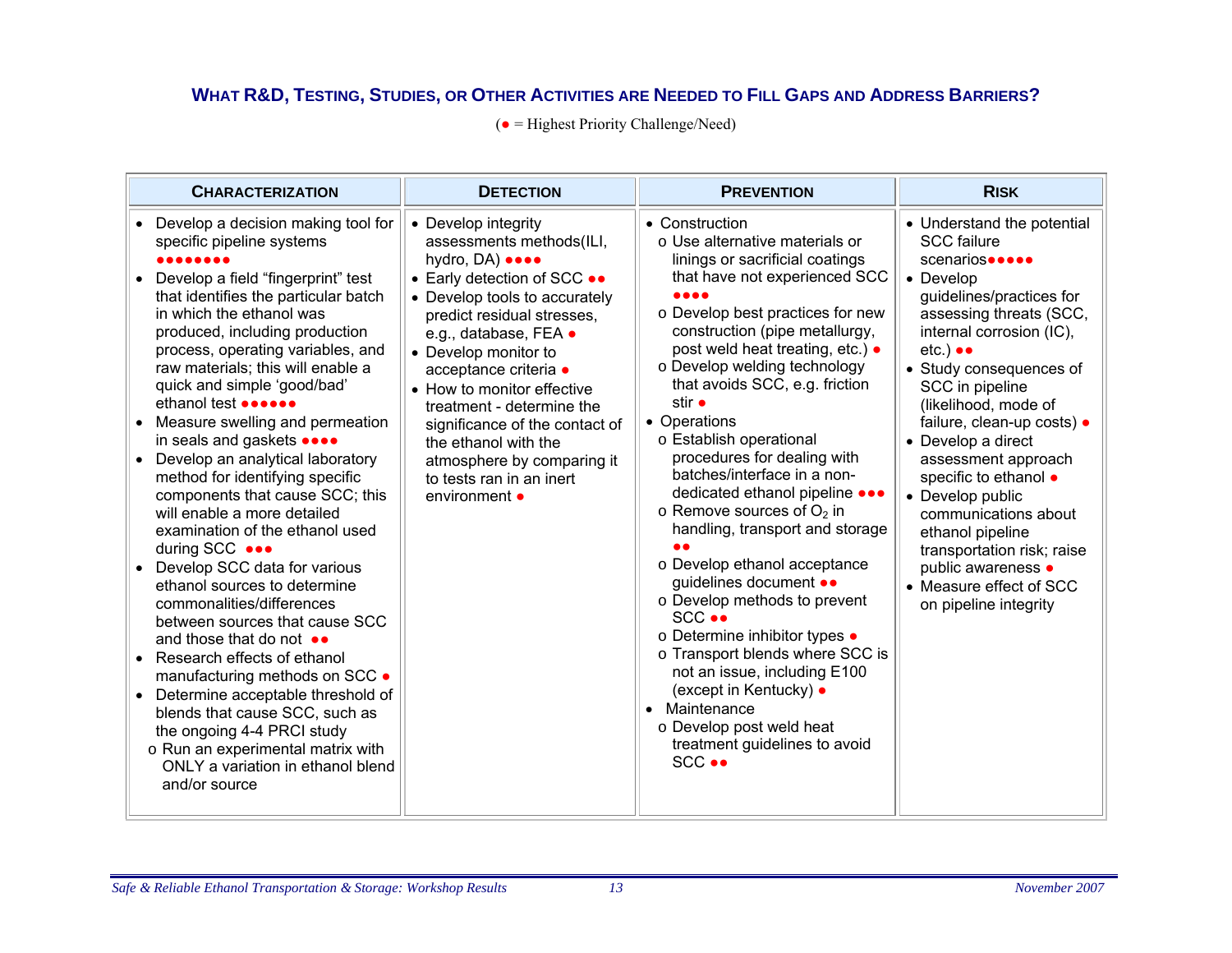### **SAFE & RELIABLE ETHANOL TRANSPORTATION & STORAGE PIPELINE OPERATIONS ISSUES**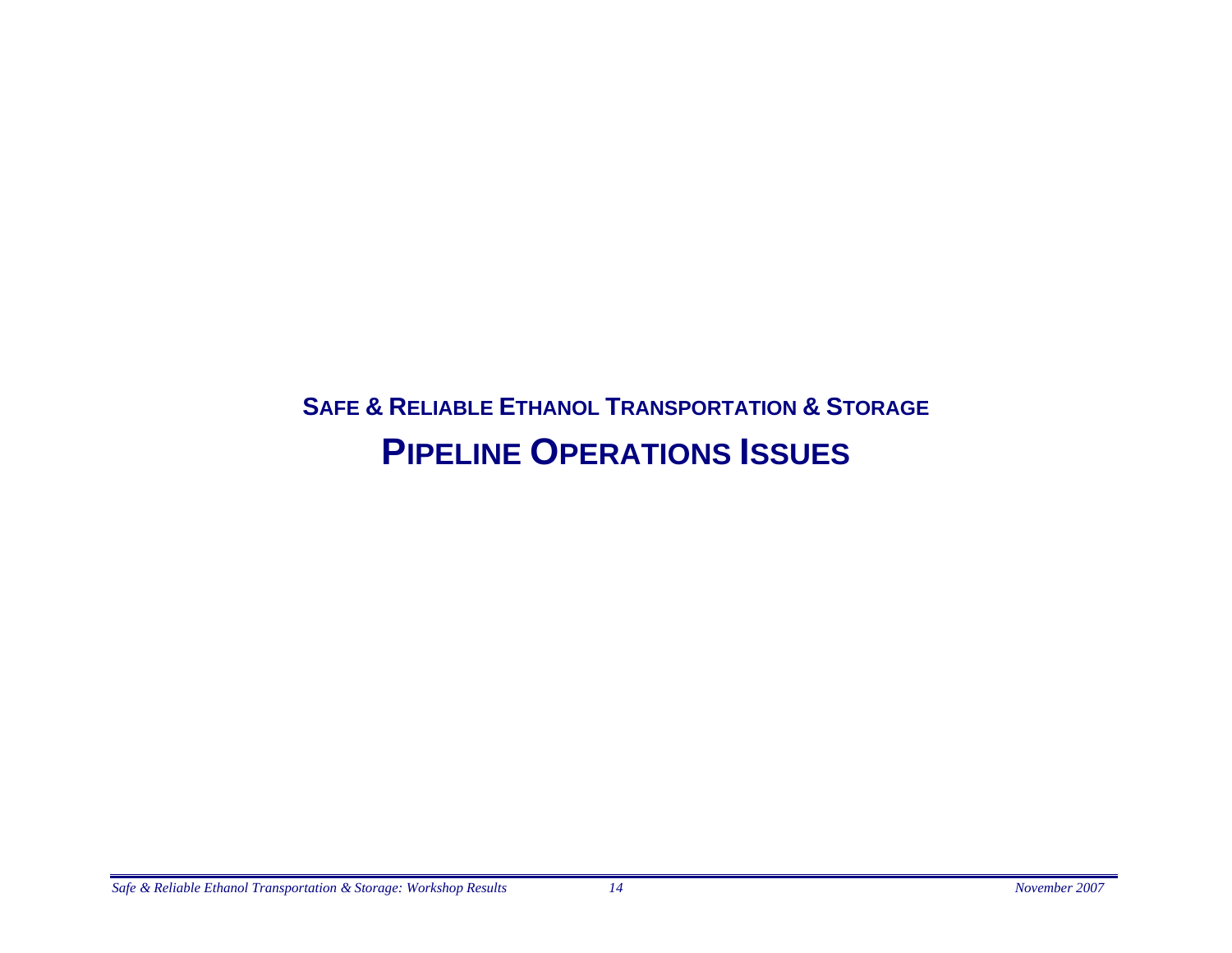| <b>GUIDELINES &amp;</b>                                                                                                                                                                                                                                                                                                                                                                                                                                                                                                 | <b>APPLYING LESSONS LEARNED</b>                                                                                                                                                                                                                                                                                                                                                                                                                                                                                                                        | <b>ONGOING R&amp;D</b>                                                                                                                                                                                                                                                                                                                                                                                                                                                                                                                                                                                                                                                                                                                                                                                                                                                                                                                                                                                                                                                                                                                                                                                             |
|-------------------------------------------------------------------------------------------------------------------------------------------------------------------------------------------------------------------------------------------------------------------------------------------------------------------------------------------------------------------------------------------------------------------------------------------------------------------------------------------------------------------------|--------------------------------------------------------------------------------------------------------------------------------------------------------------------------------------------------------------------------------------------------------------------------------------------------------------------------------------------------------------------------------------------------------------------------------------------------------------------------------------------------------------------------------------------------------|--------------------------------------------------------------------------------------------------------------------------------------------------------------------------------------------------------------------------------------------------------------------------------------------------------------------------------------------------------------------------------------------------------------------------------------------------------------------------------------------------------------------------------------------------------------------------------------------------------------------------------------------------------------------------------------------------------------------------------------------------------------------------------------------------------------------------------------------------------------------------------------------------------------------------------------------------------------------------------------------------------------------------------------------------------------------------------------------------------------------------------------------------------------------------------------------------------------------|
| <b>STANDARDS</b>                                                                                                                                                                                                                                                                                                                                                                                                                                                                                                        | <b>AND BEST PRACTICES</b>                                                                                                                                                                                                                                                                                                                                                                                                                                                                                                                              | <b>ACTIVITIES</b>                                                                                                                                                                                                                                                                                                                                                                                                                                                                                                                                                                                                                                                                                                                                                                                                                                                                                                                                                                                                                                                                                                                                                                                                  |
| • API 935E Guidelines:<br>identification, mitigation, re-weld<br>& repair<br>• Other API technical publications:<br>e.g., alcohols and blends<br>handling, #1626, #4161<br>• Guidelines: PHMSA regulations,<br>API, PRCI projects, individual<br>company<br>• New NACE task group on<br>ethanol pipeline transportation<br>issues<br>• MTI (materials selector series)<br>• ASTM standards<br>• Petrobras Standards/ANP<br>(Brazilian Petroleum Agency)<br>• Federal and State regulations<br>- blending specifications | • Ad hoc experience,<br>sometimes shared<br>• Living with SCC<br>• Tank coatings from API work<br>• Review of seals/elastomers,<br>past work<br>• High pH and near-neutral pH<br>SCC, assessment methods<br>• Using results from methanol<br>and ammonia SCC<br>experience<br>• Field non-destructive testing<br>• API survey failure experience<br>- form (producers, producers<br>tanks, facilities)<br>• API 939D R&D summaries<br>and published papers<br>• Communications essential<br>• Applying very poorly -<br>misinformation, innuendo, etc. | • Identify corrosion and inhibitors, identify effects of heat<br>and various blends, methods of reduction in existing<br>pipelines, criteria for new pipelines<br>• Moving test batches<br>• Developing relationships: producers, pipeline terminals,<br>etc.<br>• Brainstorming handling options<br>• Trail-back, quality, seals/soft goods, storage, shipment<br><b>SCC</b> issues<br>• Effect of $O_2$ , H <sub>2</sub> O, 1,1-diethoxyethane, butanol<br>• API - crack growth rates and fracture from ethanol SCC<br>(consequences/risk)<br>• API - field monitoring for SCC and corrosion/pitting<br>• Identify batching "safe harbor"<br>• Define products ok to ship<br>• Monitoring (e.g., monthly) vs. standards and batch trials<br>• Inhibition: batch vs. continuous, traditional vs. $O_2$ scan<br>• Minor constituents: importance, variability<br>• Effective monitoring tools<br>• Batching (CTDUT) Operations with ethanol - state of the<br>art in ethanol pipelines (CTDUT)<br>• API R&D (completed) - sources of ethanol, effect of<br>aeration, potential range, CI, butanol<br>• BaOH (biobutanol) SCC (alternatives)<br>• Collaboration with Petrobras<br>• Define allowable limits of $O2$ |

#### **WHAT IS HAPPENING TODAY?**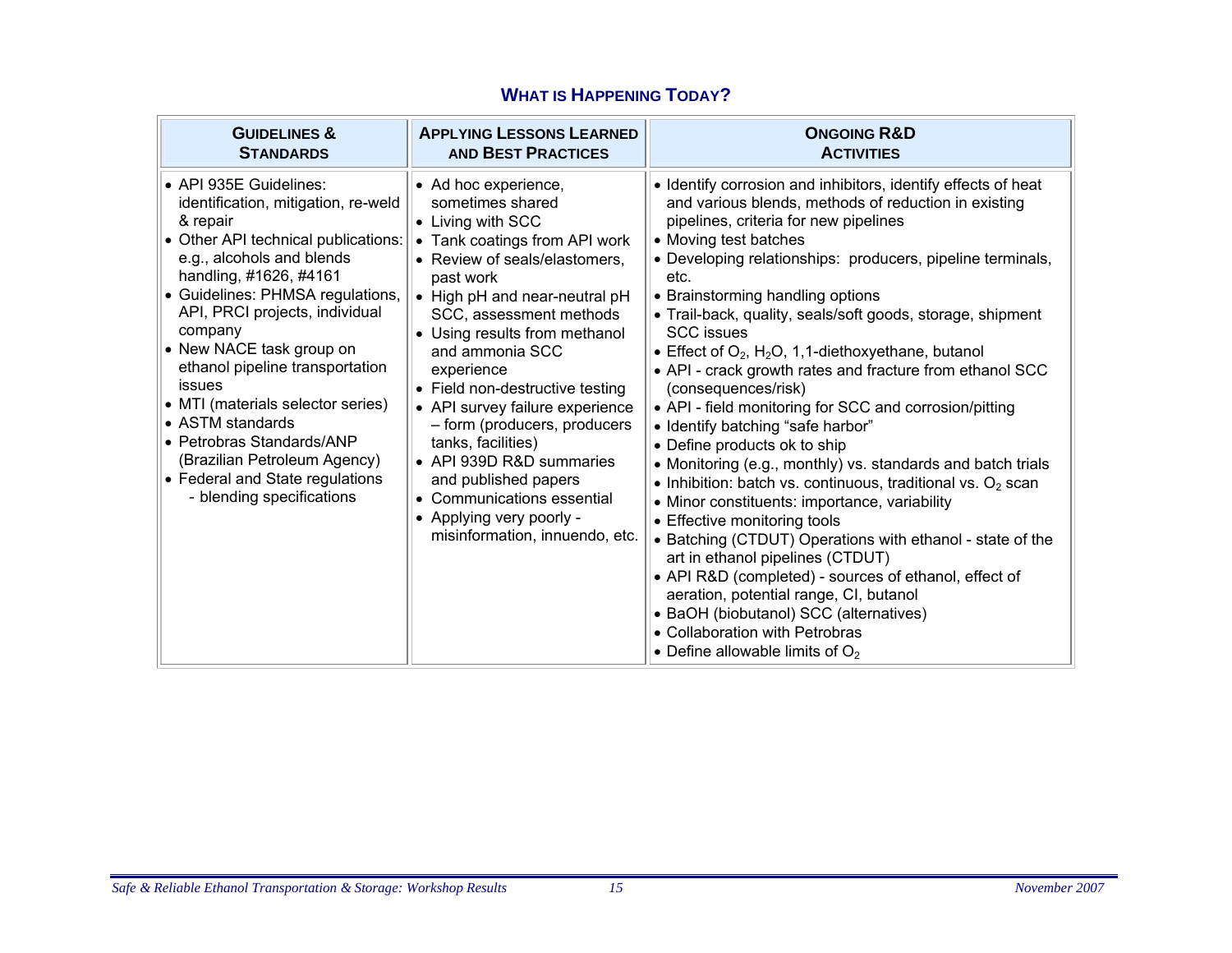#### **WHERE ARE THE GAPS IN CURRENT EFFORTS? WHAT BARRIERS MUST BE OVERCOME?**

|  |  |  |  | $\bullet$ = Highest Priority Challenge/Need) |
|--|--|--|--|----------------------------------------------|
|--|--|--|--|----------------------------------------------|

| <b>BUSINESS</b><br><b>PRACTICES</b>                                                                                                                                                                                                                                                                                                                                         | <b>TECHNOLOGY</b><br><b>APPLICATION AND</b><br>TRANSFER (6)                                                                                                                                                                                                                                                                                                                                                                                                                                                                                                                                                                         | <b>PRODUCT</b><br><b>SPECIFICATIONS (2)</b>                                                                                                                                                                                                             | <b>MONITORING AND</b><br><b>QUALITY CONTROL (3)</b>                                                                                                                                                                                                                                                                                                                                                                                                                        | <b>OPERATING</b><br><b>PROCEDURES</b>                                                                                                                                |
|-----------------------------------------------------------------------------------------------------------------------------------------------------------------------------------------------------------------------------------------------------------------------------------------------------------------------------------------------------------------------------|-------------------------------------------------------------------------------------------------------------------------------------------------------------------------------------------------------------------------------------------------------------------------------------------------------------------------------------------------------------------------------------------------------------------------------------------------------------------------------------------------------------------------------------------------------------------------------------------------------------------------------------|---------------------------------------------------------------------------------------------------------------------------------------------------------------------------------------------------------------------------------------------------------|----------------------------------------------------------------------------------------------------------------------------------------------------------------------------------------------------------------------------------------------------------------------------------------------------------------------------------------------------------------------------------------------------------------------------------------------------------------------------|----------------------------------------------------------------------------------------------------------------------------------------------------------------------|
| • Show me the money<br>(i.e., business case<br>sustainability)<br>- for ethanol in<br>pipelines<br>- optimal delivery<br>system<br>$-$ gallons? length?<br>How do we convince<br>regulators, media,<br>public that new<br>operation is safe <b></b><br>Uncertainty what auto<br>manufacturers will<br>require/do ·<br>Pipeline siting<br>$\bullet$<br>End user usage/choice | • Application: lab vs. real<br>world <b>occoccoco</b><br>• Timeline for research<br>results: is current focus<br>correct? •••••<br>• Safe stresses: levels for<br>no-SCC<br>• Understanding<br>differences between lab<br>and field SCC<br>• PRCI R&D: safe blends<br>(SCC), compatibility of<br>materials, new pipeline<br>construction standards<br>• Gaps: understanding<br>ethanol SCC, market<br>stability, building<br>infrastructure,<br>compatibility with other<br>products<br>• Problems "bred" by<br>existing scale, weld<br>defects, etc.<br>• Majority of SCC<br>standards, etc. relate to<br>facilities not pipelines | • Define safe operating<br>limits: chemistry to<br>prevent cracking $(O_2,$<br>water), stress, etc.<br>• Threshold level of<br>ethanol in gasoline<br>blend to prevent<br>cracking •<br>• What is the trace<br>compound<br>specification for<br>ethanol | • What needs to be<br>monitored: why, where<br>and when <b>second</b><br>• Lack appropriate<br>commercial monitoring<br>technologies ••••<br>$\bullet$ How much<br>contamination will occur<br>and where in pipeline<br>system (including $O_2$ )<br>$\bullet\bullet\bullet$<br>• How will ethanol<br>products change over<br>time<br>• How to baseline<br>existing line before<br>ethanol service<br>• How do we know if this<br>batch of ethanol will<br>harm the system | • How would we blend: in<br>pipelines or tanks (i.e.,<br>change the current<br>model?) $\bullet$<br>• Lack effective, practical,<br>economical mitigation<br>schemes |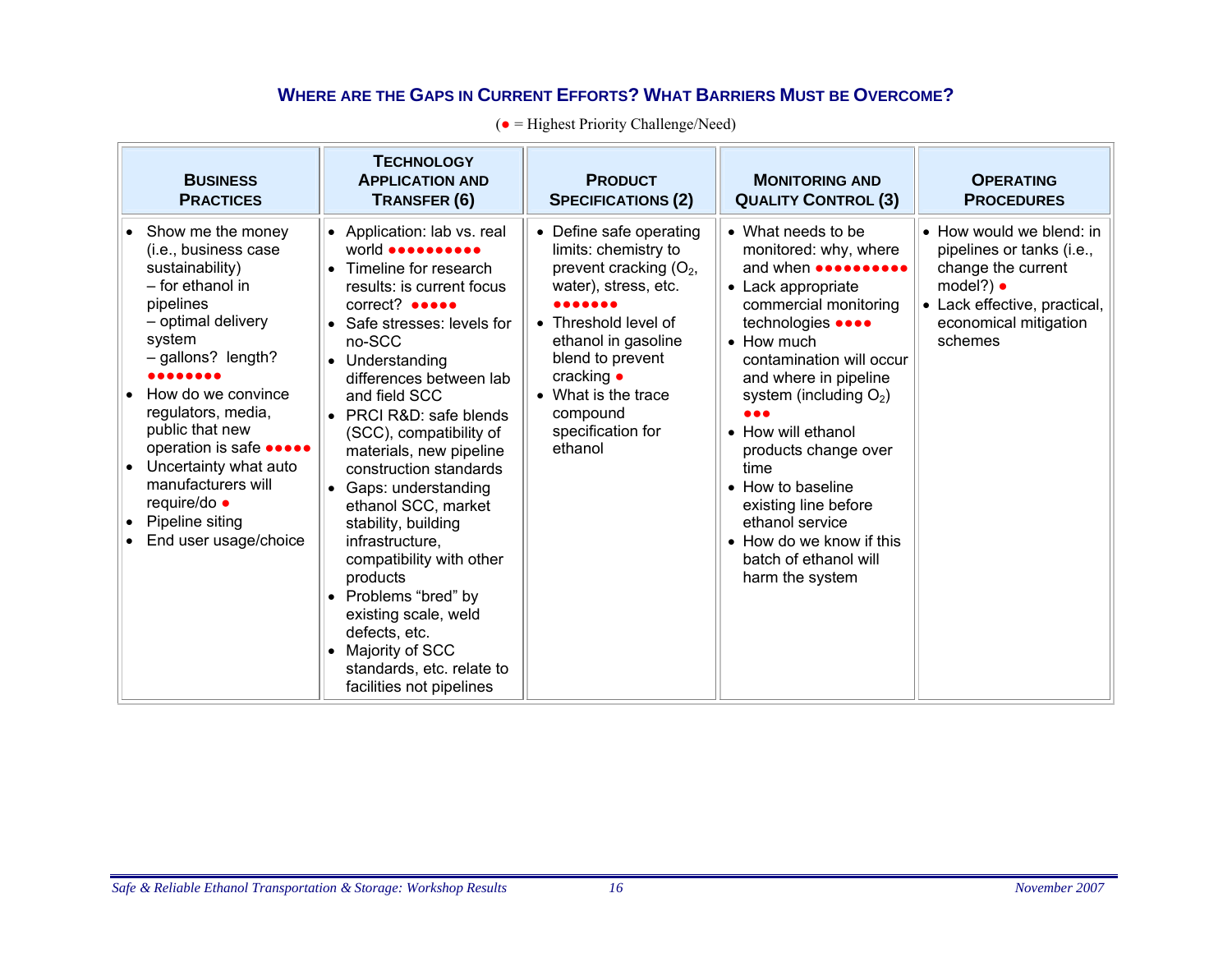#### **WHAT R&D, TESTING, STUDIES, OR OTHER ACTIVITIES ARE NEEDED TO FILL GAPS AND ADDRESS BARRIERS?**

| <b>TECHNOLOGY APPLICATION</b><br><b>AND TRANSFER</b>                                                                                                                                                                                                                                                                                                                                                                                                                                                                                                                                                                                                                                                                         | <b>OPERATING</b><br><b>PROCEDURES</b>                                                                                                                                                                                                                                                                                                                                                               | <b>PRODUCT</b><br><b>SPECIFICATIONS</b>                                                                                                                                                                                                                                                     |
|------------------------------------------------------------------------------------------------------------------------------------------------------------------------------------------------------------------------------------------------------------------------------------------------------------------------------------------------------------------------------------------------------------------------------------------------------------------------------------------------------------------------------------------------------------------------------------------------------------------------------------------------------------------------------------------------------------------------------|-----------------------------------------------------------------------------------------------------------------------------------------------------------------------------------------------------------------------------------------------------------------------------------------------------------------------------------------------------------------------------------------------------|---------------------------------------------------------------------------------------------------------------------------------------------------------------------------------------------------------------------------------------------------------------------------------------------|
| • Fundamental understanding of ethanol SCC and driving<br>factors (weld, stress, crack, etc.) <b></b><br>• Research to transition from lab to field, including<br>statistical/probability verification, validation •••••••<br>• Identify steps needed to reach real world applications and<br>R&D deliverables •••••<br>• Conduct analytical survey of ethanol from various sources,<br>including detailed comparison of actual sugar based ethanol<br>vs. corn based $\bullet\bullet$<br>• Establishment of lab protocol based on actual pipeline<br>system conditions •<br>• Field test mitigation strategies for $O2$ control $\bullet$<br>• Supplemental ethanol (cellulose, etc.) beyond corn-based:<br>analyze impacts | o Emergency response<br>procedure and public safety<br>awareness standards •<br>o Drag Reducing Agent (DRA)<br>for ethanol                                                                                                                                                                                                                                                                          | • Product compatibility<br>and mitigation means                                                                                                                                                                                                                                             |
| <b>KNOWLEDGE</b><br><b>MANAGEMENT: COORDINATION AND COMMUNICATION</b>                                                                                                                                                                                                                                                                                                                                                                                                                                                                                                                                                                                                                                                        | <b>MONITORING AND</b><br><b>QUALITY CONTROL</b>                                                                                                                                                                                                                                                                                                                                                     | <b>BUSINESS PRACTICES</b>                                                                                                                                                                                                                                                                   |
| Coordination and communication among these<br>$\bullet$<br>organizations: RFA and EPI (UNICA Brazil), NACE,<br>SAE, API, AOPL, ASME, PRCI, DOT, ASTM, CRC,<br>DOE, USDA, DOD, EPA, Biodiesel Board, NFPA, other<br>international organizations •••••••<br>Share experiences (i.e., from Brazil) <b></b><br>Consensus re: timeline for R&D industry (published) •<br>$\bullet$<br>Identify all ongoing/completed research, remove<br>$\bullet$<br>duplication, catalogue<br>Continuing implementation dialogue<br>Educate public/media/government                                                                                                                                                                             | Better commercialization<br>approach for monitoring<br>• Develop ruggedized potential<br>measurement system in field<br>• Analyze ethanol as it moves<br>through the distribution<br>system <b>oooo</b><br>• Conduct joint industry effort to<br>field test and commercialize<br>$O2$ monitors<br>• Determine applicability of<br>existing $O_2$ monitors to ethanol<br>and ethanol/gasoline blends | • Comparison of ethanol<br>SCC risks to other<br>current risks - quantify<br>• Government/industry<br>policy - position study<br>on ethanol infrastructure<br>• Project an ethanol<br>penetration timeline<br>• Identify requirement to<br>ensure need of ethanol<br>transport via pipeline |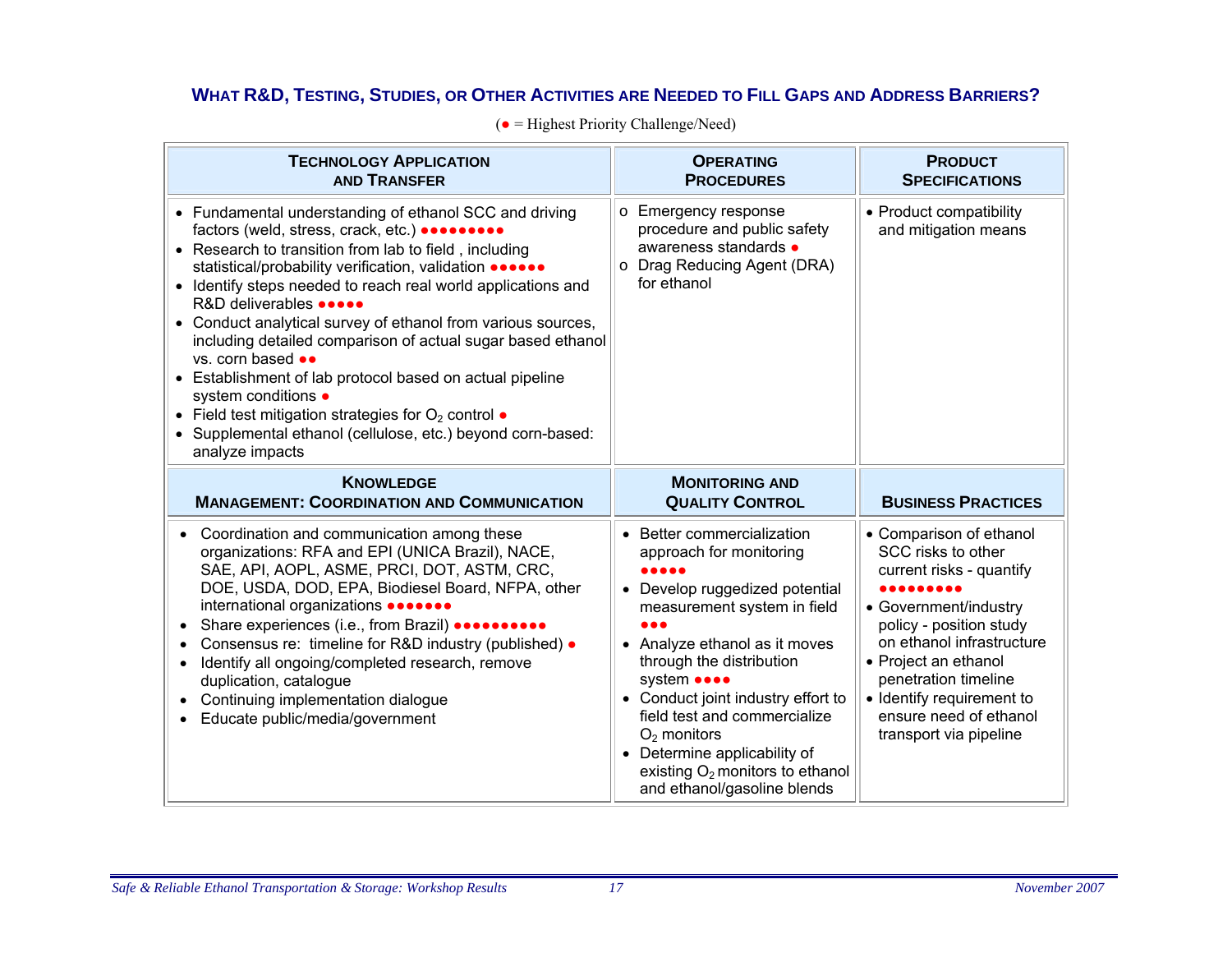### **SAFE & RELIABLE ETHANOL TRANSPORTATION & STORAGE STANDARDS, GUIDELINES, AND TRAINING**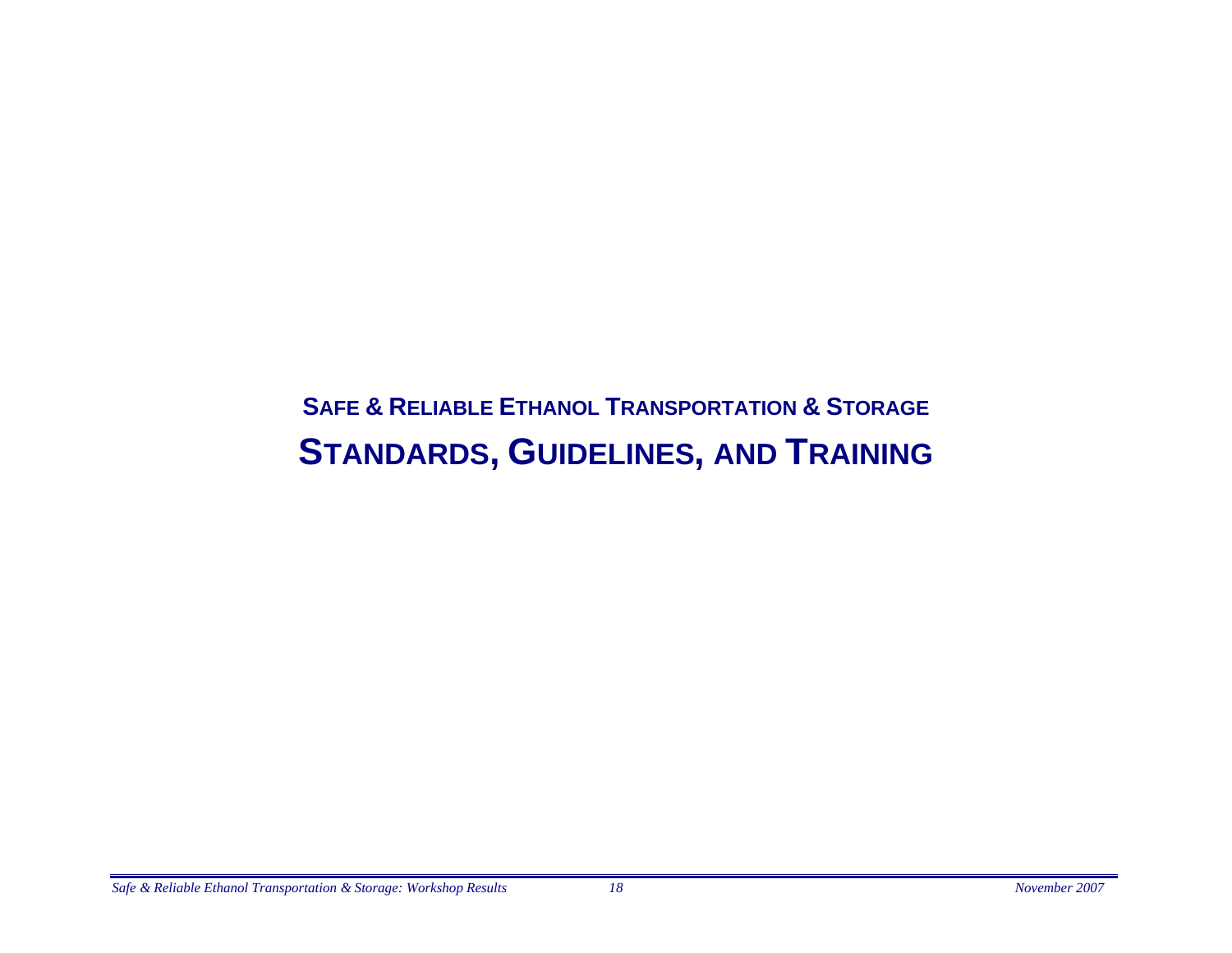| <b>GUIDELINES AND</b><br><b>STANDARDS</b>                                                                                                                                                                                                                                                                                                                                                                                                                                                                                                                   | <b>LESSONS LEARNED</b>                                                                                                                                                                                                                                                                                                                                                                                                                                             | <b>ONGOING R&amp;D</b><br><b>ACTIVITIES</b>                                                                                                                                                                                                                                                                                                                                                                                                                                                                                                                                        |
|-------------------------------------------------------------------------------------------------------------------------------------------------------------------------------------------------------------------------------------------------------------------------------------------------------------------------------------------------------------------------------------------------------------------------------------------------------------------------------------------------------------------------------------------------------------|--------------------------------------------------------------------------------------------------------------------------------------------------------------------------------------------------------------------------------------------------------------------------------------------------------------------------------------------------------------------------------------------------------------------------------------------------------------------|------------------------------------------------------------------------------------------------------------------------------------------------------------------------------------------------------------------------------------------------------------------------------------------------------------------------------------------------------------------------------------------------------------------------------------------------------------------------------------------------------------------------------------------------------------------------------------|
| • NACE biofuels pipeline transportation<br>• Collected information about existing<br>standards (API)<br>• UL now accepting applications for<br>dispenser certification for ethanol (E85)<br>as of 16 October<br>• ASTM re-examining specification for<br>ethanol<br>• EPA emission standards<br>• API bulletin 939E identification repair -<br>mitigation<br>• PHMSA statement of policy -<br>ethanol/biofuels<br>• Standards developing organizations<br>coordinating committee (PSDOCC)<br>• Individual companies writing standards<br>and specifications | • Internal SCC coordination meeting<br>in Atlanta 10/17/07<br>Multi-agency working groups, EPA,<br>DOE, USDA, DOT, DOD, et. al.<br>• Petrobras<br>Case studies API 939E appendix B<br>Firefighting standards<br>API technical bulletins 1626, 4161<br>Other:<br>- UA reaching out to industry to<br>formulate formal education<br>program<br>- Pending congressional pipeline<br>studies authorizations, energy<br>bill, farm bill, energy water<br>appropriations | • PRCI SCC roadmap<br>• PRCI SCC 4 just finished<br>• PRCI SCC 4-3 just started<br>• PRCI SCC 4-4 just started<br>• DNVRI reference profile co-sponsoring<br>for ethanol TQ SCC research<br>• Ohio State University<br>• R&D inhibitors/ $O_2$ Scavengers<br>• R&D SCC susceptibility on blends<br>• API task group on ethanol SCC (API<br>939D)<br>• R&D activities, additives that meet<br>automotive requirements<br>• Georgia Tech. biofuels work<br>• SWRI and Honeywell in API program<br>• PHMSA Research, joint industry<br>project, broad agency announcement<br>research |

#### **WHAT IS HAPPENING TODAY?**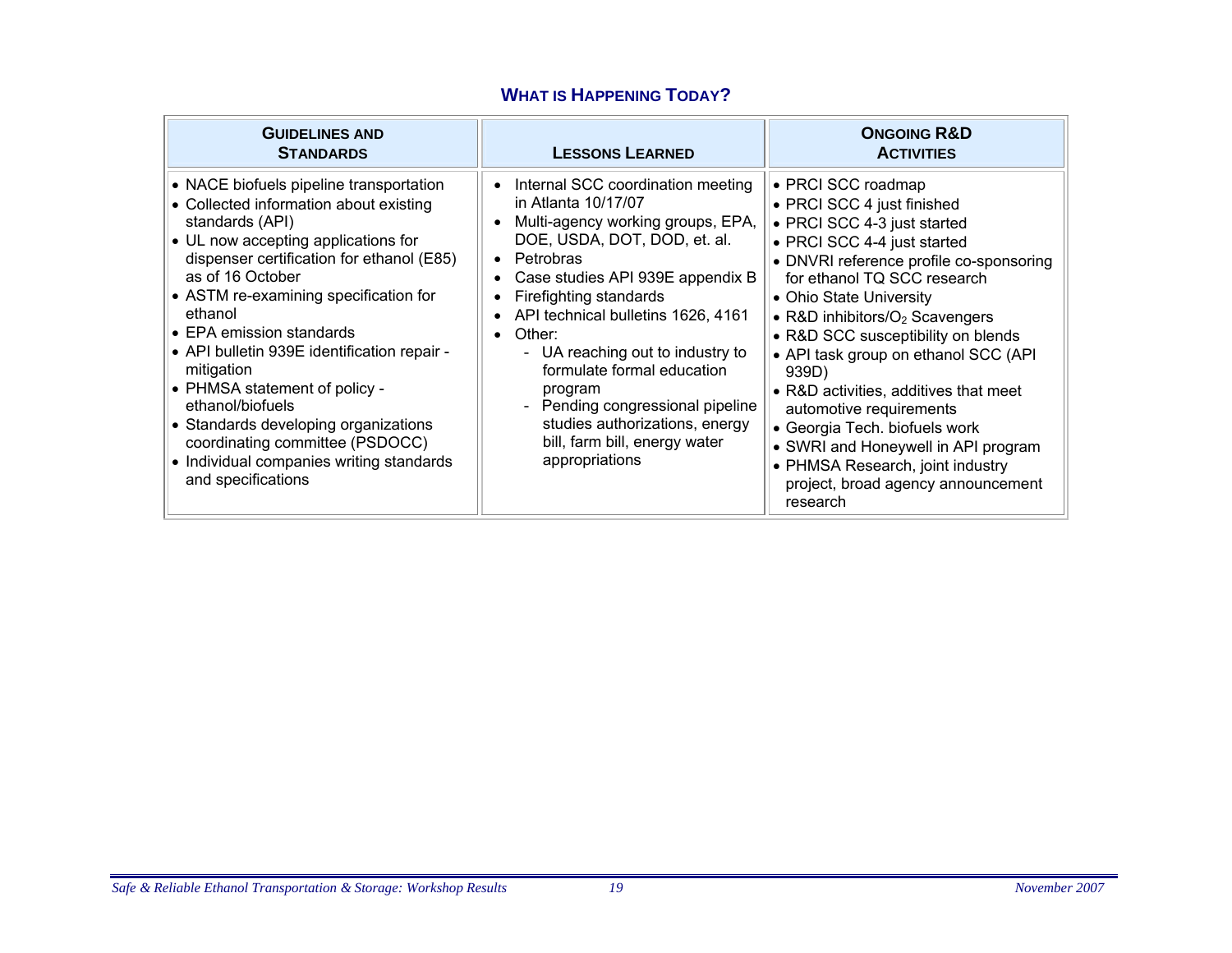#### **WHERE ARE THE GAPS IN CURRENT EFFORTS? WHAT BARRIERS MUST BE OVERCOME?**

| <b>THEORETICAL BASIC</b>                                                                                                                                                   | <b>PRACTICAL</b>                                                                                                                                                                                                                                                                                                                                                                                                                                                                                                                                                                                                                                        | <b>TOOLS AND TRAINING</b>                                                                                                                                                                                                                                                                                                                                                                                                                                                                                                                                 | <b>POLICY</b>                                                                                                                                                                                                                                                                                                                                                                                                                                                                                                                                                                          |
|----------------------------------------------------------------------------------------------------------------------------------------------------------------------------|---------------------------------------------------------------------------------------------------------------------------------------------------------------------------------------------------------------------------------------------------------------------------------------------------------------------------------------------------------------------------------------------------------------------------------------------------------------------------------------------------------------------------------------------------------------------------------------------------------------------------------------------------------|-----------------------------------------------------------------------------------------------------------------------------------------------------------------------------------------------------------------------------------------------------------------------------------------------------------------------------------------------------------------------------------------------------------------------------------------------------------------------------------------------------------------------------------------------------------|----------------------------------------------------------------------------------------------------------------------------------------------------------------------------------------------------------------------------------------------------------------------------------------------------------------------------------------------------------------------------------------------------------------------------------------------------------------------------------------------------------------------------------------------------------------------------------------|
| <b>RESEARCH</b>                                                                                                                                                            | <b>RESEARCH</b>                                                                                                                                                                                                                                                                                                                                                                                                                                                                                                                                                                                                                                         | <b>STANDARDS</b>                                                                                                                                                                                                                                                                                                                                                                                                                                                                                                                                          |                                                                                                                                                                                                                                                                                                                                                                                                                                                                                                                                                                                        |
| • Understand<br>mechanism of ethanol<br><b>SCC</b><br>• Comparison between<br>sugar and corn ethanol<br><br>• Gaps on<br>understanding non-<br>aqueous<br>electrochemistry | Sharing of experience<br>$\bullet$<br>internationally <b>onderation</b><br>Does post-weld heat treatment<br>effectively prevent ethanol<br>$SCC?$ $\bullet\bullet$<br>Elastomer and non-metallic<br>$\bullet$<br>compatibility with ethanol $\bullet\bullet$<br>Batch tests on neat (E95) and<br>blends $\bullet \bullet$<br>• SCC and pitting corrosion •<br>Any research on other pipeline<br>components, pumps, control<br>valves, etc. •<br>Unknown impact of additives<br>$\bullet$<br>on other parts of infrastructure<br>(not just vehicles)<br>Required coating tests for<br>ethanol service<br>DRA for gas-ethanol blends (or<br>pure ethanol) | • Turning research into<br>standards - influence<br>(proactive) regulations ••••<br>• Monitoring technology, $O2$<br>concentration, ref electrode ••<br>• Current ASTM standards<br>address quality - need to<br>address SCC potential •<br>• Technical transfer for training,<br>standards, and guidelines •<br>• Developing an<br>educated/trained workforce -<br>associations, universities •<br>• Limited ability to write<br>guidelines and standards<br>because of gaps in<br>understanding<br>• Tools for rapid inspection and<br>detection of SCC | • Coordination of research activities<br>• Conduct and validate economic<br>impact assessment - direct/indirect<br>costs and benefits $\bullet\bullet$<br>• Policymakers making uniformed<br>decisions (Congress) •<br>• PRCI 4-3, 4-4, 4-5 API tanks<br>coordination of research - value in<br>independent replication<br>• R&D focus on ethanol - not so much<br>on biofuels<br>• A central alternative fuel lead in<br>executive branch required<br>• As companies and SDO's (Standards<br>Developing Organizations) develop<br>standards - could be harder to<br>achieve consensus |

| <b>RESOURCES</b>                                                                                                                                                                                           | <b>OPERATIONAL PROBLEMS</b>                                                                                                                                                                                                                                             | <b>INTEGRITY</b>                                                                                                                           |
|------------------------------------------------------------------------------------------------------------------------------------------------------------------------------------------------------------|-------------------------------------------------------------------------------------------------------------------------------------------------------------------------------------------------------------------------------------------------------------------------|--------------------------------------------------------------------------------------------------------------------------------------------|
| • Cost-benefit analysis •••••••<br>• Scope of research efforts has been<br>relatively small. Need much<br>expanded R&D effort •<br>• What is realistic limit on quantity of<br>ethanol to be used as fuel? | Emergency response people - how to<br>deal with ethanol •••<br>Standards for overall management of<br>onshore pipelines do not exist. •••<br><b>P&amp;M</b> strategies ••<br>$\bullet$<br>Maintenance of ethanol storage and<br>transportation facilities and equipment | • Define threat and susceptibility ••••<br>• Understanding the impact of failure<br>What is acceptable risk (failures and<br>consequences) |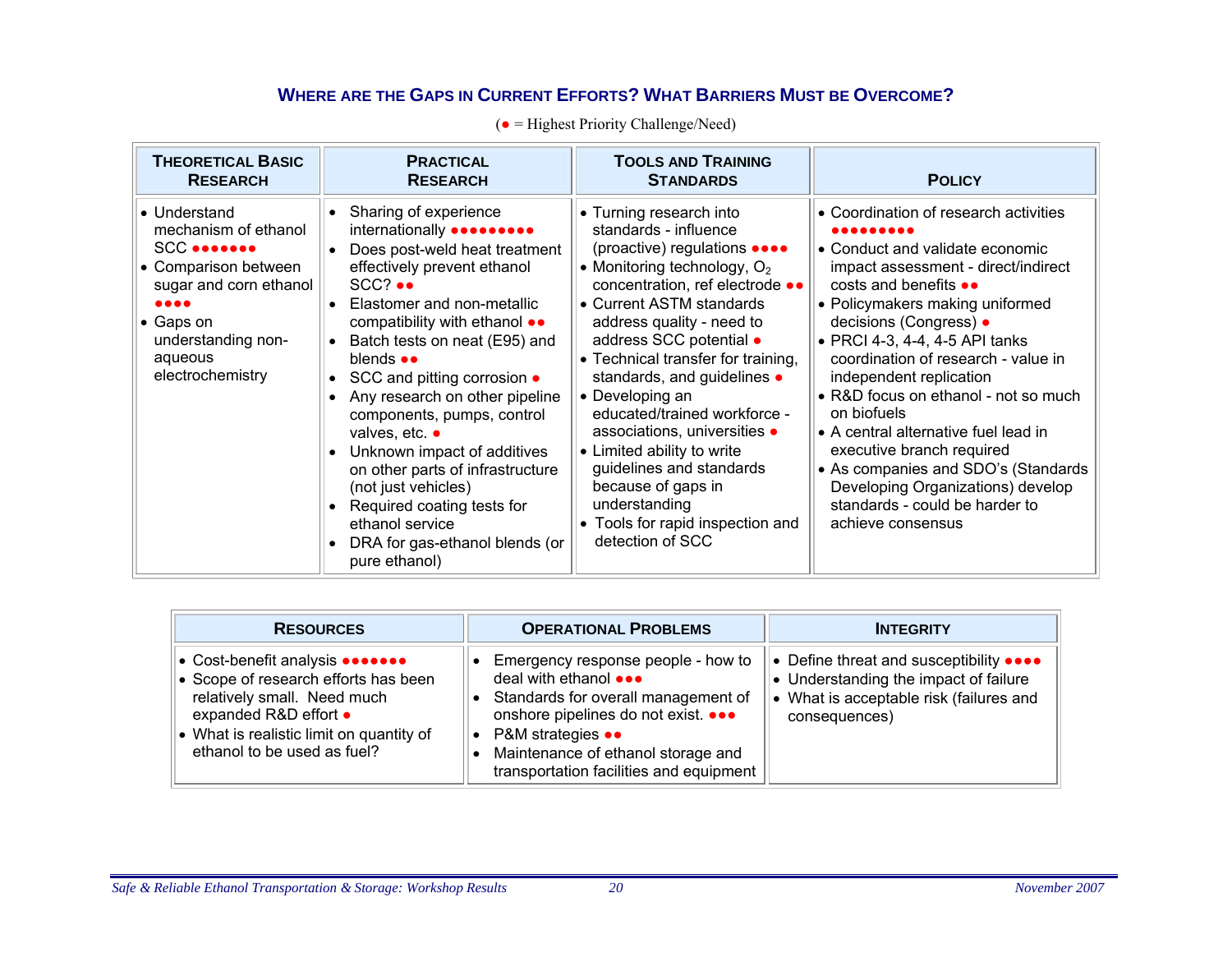#### **WHAT R&D, TESTING, STUDIES, OR OTHER ACTIVITIES ARE NEEDED TO FILL GAPS AND ADDRESS BARRIERS?**

| <b>OPERATIONAL</b><br><b>INTEGRITY</b><br><b>STANDARDS</b>                                                                                                                                                                                                                                                                                                                                                                                                                                 | <b>EDUCATION AND</b><br><b>COORDINATION EFFORTS</b>                                                                                                                                                                                                                                                                                                                                                                                                                                                                                                                                                                                                                                | <b>POLICY</b>                                                                                                                                                                                                                                                                                                                                                                                        |
|--------------------------------------------------------------------------------------------------------------------------------------------------------------------------------------------------------------------------------------------------------------------------------------------------------------------------------------------------------------------------------------------------------------------------------------------------------------------------------------------|------------------------------------------------------------------------------------------------------------------------------------------------------------------------------------------------------------------------------------------------------------------------------------------------------------------------------------------------------------------------------------------------------------------------------------------------------------------------------------------------------------------------------------------------------------------------------------------------------------------------------------------------------------------------------------|------------------------------------------------------------------------------------------------------------------------------------------------------------------------------------------------------------------------------------------------------------------------------------------------------------------------------------------------------------------------------------------------------|
| • Develop integrity management plan for<br>operation <b></b><br>• Non-destructive testing techniques for<br>ethanol SCC •••<br>• Repair & maintenance standards •••<br>• Develop on-line monitors for $O_2$ and ref.<br>electrode $\bullet \bullet \bullet$<br>• Study to determine all the PL threats<br>(what are we missing) $\bullet$<br>• Test inhibitors for SCC - reducing effects<br>• Study effect of water content<br>• Study effect of aging ethanol on corrosion<br>properties | Involve Petrobras and other international groups<br>• PSDOCC standards development ••••<br>Gather R&D outputs and systematically organize into<br>materials $\bullet$<br>• Fast track standard development with ability to modify as<br>data is available $\bullet$<br>Develop strategy plan (includes roadmap, inch<br>stones/milestones •<br>Inform Congress and Executive Branch of the risks before<br>they create more policies and rules .<br>Develop education and training programs to support future<br>workforce<br>Form and cross-functional group to conduct an evaluation<br>of threat and susceptibility of failures<br>Develop a realistic public relations message | • Identify the R&D roadmap<br>owner and steering group<br>$\bullet\bullet\bullet$<br>• Conduct definitive, non-<br>political study on viability of<br>ethanol as a replacement<br>for gasoline (cost/benefits)<br>$\bullet\bullet\bullet$<br>• Develop biofuels corrosion<br>$R&D$ board $\bullet$<br>• Review/update PHMSA<br>pipeline and hazmat<br>regulations<br>• Name lead executive<br>agency |

| <b>TESTING</b>                                                    | <b>FIREFIGHTING/ SAFETY</b><br><b>STANDARDS</b>                                       | <b>STANDARDS TO QUALIFY</b><br><b>EXISTING FACILITIES</b>                                                                                         | <b>CONSTRUCTION</b><br><b>STANDARDS</b>                                                      | <b>PRODUCT</b><br><b>QUALITY</b><br><b>STANDARDS</b>                                                                                                             |
|-------------------------------------------------------------------|---------------------------------------------------------------------------------------|---------------------------------------------------------------------------------------------------------------------------------------------------|----------------------------------------------------------------------------------------------|------------------------------------------------------------------------------------------------------------------------------------------------------------------|
| • Corrosion testing<br>standards <b>of one</b><br>• SCC protocols | Research/identify best<br>practices in ethanol<br>fire/spill emergency<br>response •• | • Research and testing on<br>large scale to understand<br>mechanism of SCC ••••<br>• Test if some steel grades<br>may be more/less<br>susceptible | • PWHT testing $\bullet$<br>• Test for effects of<br>stress - constant,<br>cyclic, magnitude | • Analyze effects of<br>contaminants •••<br>Impact of blending on<br>SCC susceptibility ••<br>• Test if oxygen<br>scavengers are option for<br>ethanol $\bullet$ |